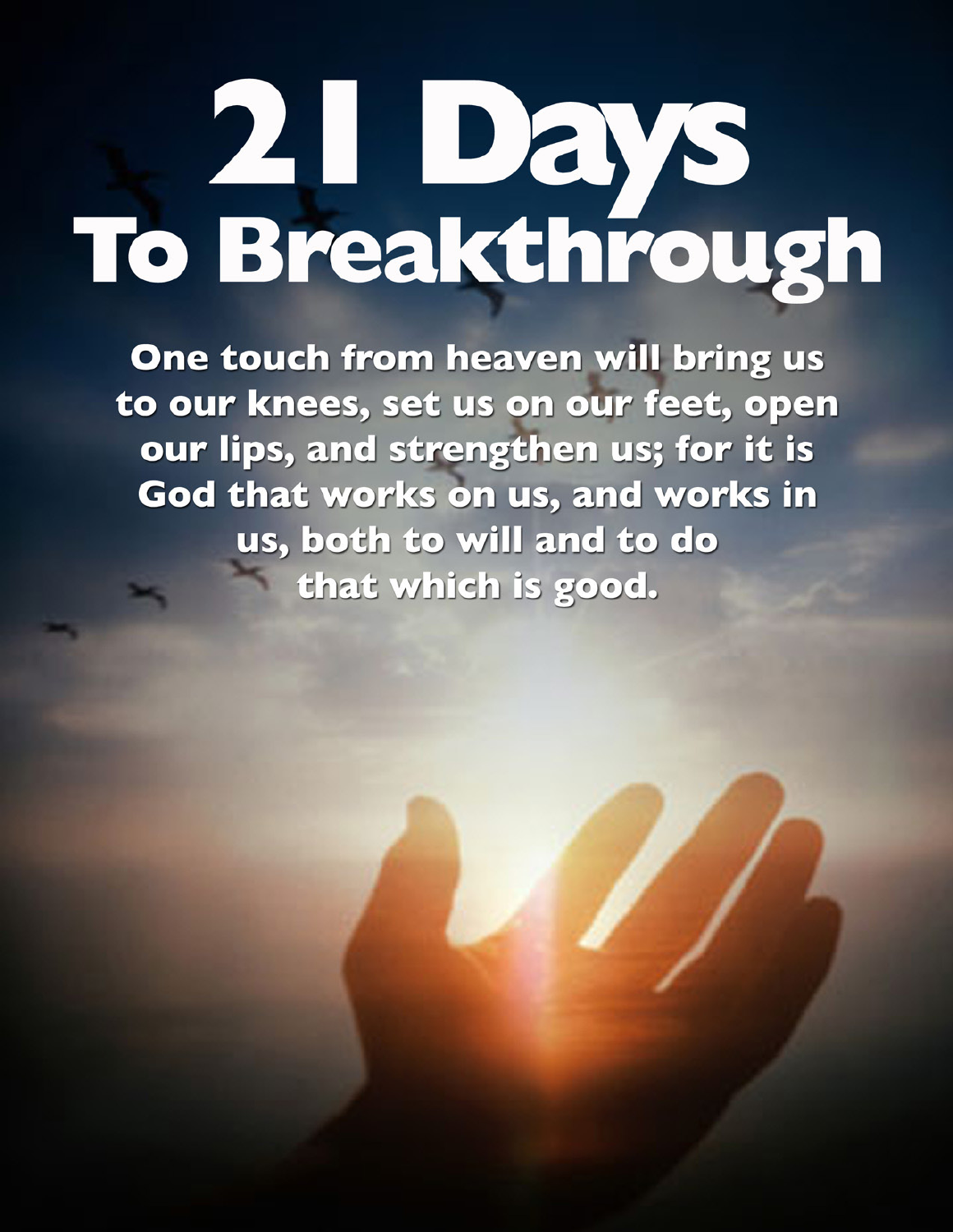CORE Discipleship is a faith-based, Christian organization. Our mission is to help you make disciples of Jesus. We provide a simple and reproducible discipleship process based on Jesus' "inner circle" or "core" comprised of Peter, James, and John. We also provide discipleship training and free discipleship resources as free downloadable eBooks.

Just like you, Father God is using the many events and circumstances of life's journey to mold and shape me into the person He desires. Occasionally, I've cooperated completely. It's in those rare moments when something extraordinary takes place - Heaven touches earth, mountains are moved, a part of me is transformed.

Through His infinite patience and unfathomable love I am learning to become the man He created me to be. As I daily surrender my life to Him through His precious Holy Spirit, I see more clearly life eternal.

My hope and prayer for you are that you too will discover God's purpose and become exactly what He has planned for you all along - His son or daughter.

May God grant that we become His disciples by His grace,

### *Doug Morrell*

We charge absolutely nothing for our resources. We do require that you use the content in a non-commercial manner in an effort to "lead people to become fully devoted followers of Christ." In other words, you are not allowed to use our resources and charge people for them. We're not interested in our name or brand on the resources. We would love to hear back from you. Let us know how our resources are helping people grow in Christ. God bless you as you live His life.

Doug is a seasoned discipler and small group leader. Since graduating from Texas Tech University in 1984, he's worked in a dual capacity -- working within for-profit businesses around the country while also serving the church in various pastoral roles. Additionally, he and his wife Suzie are the founders/directors of CORE Discipleship, a ministry dedicated to making disciples who make disciples. Doug and Suzie have three children: Katheryn, Hannah, and Nathaniel.

Published by: CoreDiscipleship.com

Scripture quotations are from the Holy Bible, New International Version. Copyright 1973, 1978, 1984 International Bible Society. Used by permission of Zondervan Bible Publishers. Other Scripture quotations in this publication may include the King James Version (KJV), public domain and THE MESSAGE: Copyright by Eugene H. Peterson, 1993, 1994, 1995. Used by permission of NavPress Publishing Group.

## **CoreDiscipleship.com**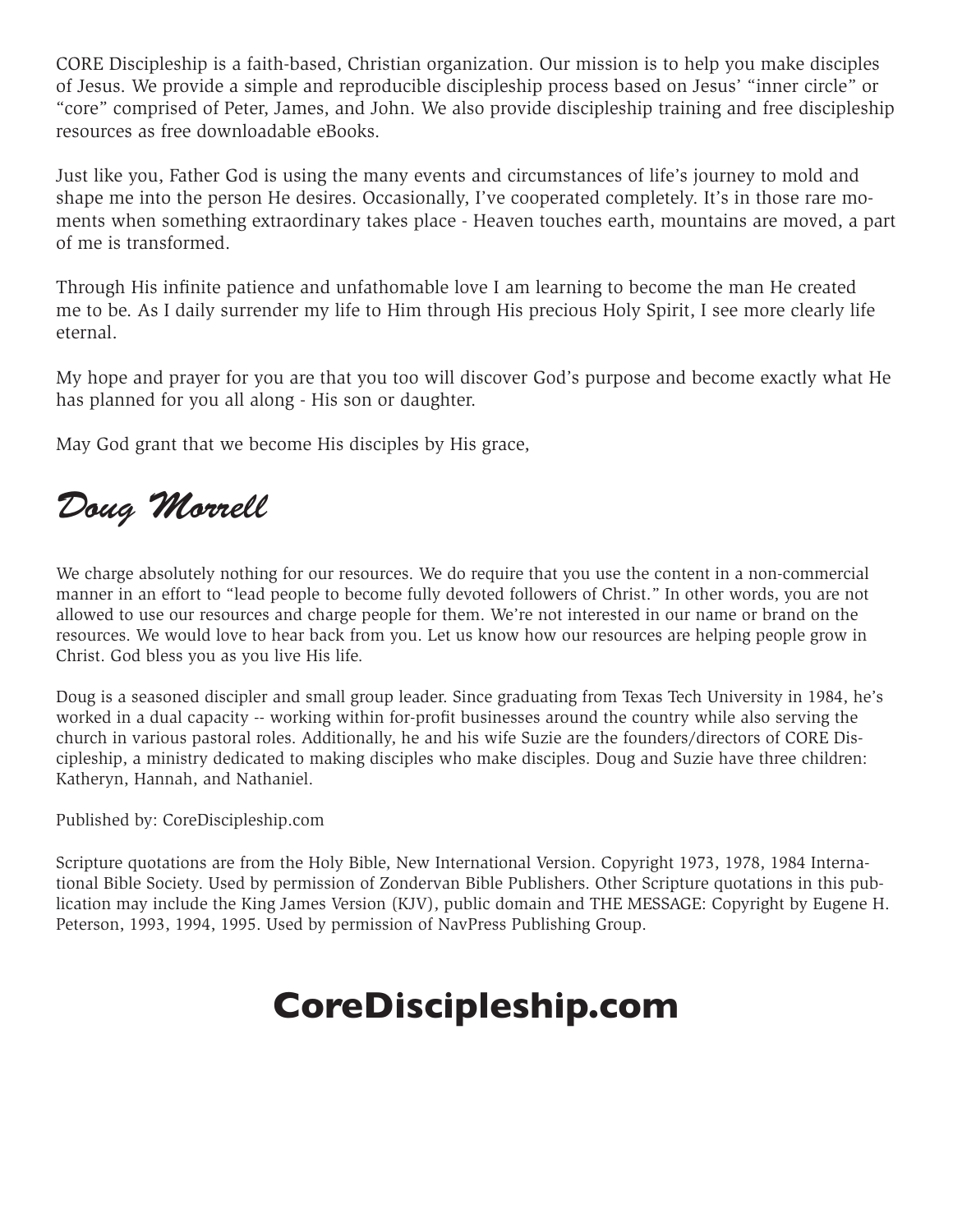#### **The Power To Overcome:**

The life of a Christian is not just about arriving at some destination; it's a journey of steps, one right after the other.

21 Days To Breakthrough is based on the belief that the habits we form, the sin we embrace, the forces we struggle against, are very real and can be overcome because they have been defeated by Jesus at Calvary. These habits are formed in the mind and lived out in action and word. It is only as we realize that the battleground is in the mind, that we have been given God's weapons to do battle, that we can overcome and live life abundantly, defeat our enemy and break ungodly habits.

"For though we live in the world, we do not wage war as the world does. The weapons we fight with are not the weapons of the world. On the contrary, they have divine power to demolish strongholds. We demolish arguments and every pretension that sets itself up against the knowledge of God, and we take captive every thought to make it obedient to Christ. And we will be ready to punish every act of disobedience, once your obedience is complete." (2 Corinthians 10:3-6).

A married pastor, addicted to porn, surfs the web. The schoolteacher is late once more after having downed two six packs the night before. The police officer pulls a young driver to the side of the road and in a fit of rage reprimands her beyond the call of duty. The engineer across the street with the very nice home verbally assaulted his wife and children as he has done for over eight years. The secretary refuses to face the reality of the bathroom scale as she consumes a package of powdered donuts.

All of these good people attend the same church and are honest, God fearing believers trapped in a dark cellar of sin, bound by invisible cords that are slowly, but surely choking the very life from them.

Most of us live a kind of prime-time soap with all the darkly comedic turns - where our secret lives aren't always what they seem. Nestled in perfect little houses, in the loveliest of suburbs, we are alone and afraid and afraid of being alone.

We are single moms going to extraordinary lengths for love. Ex-career women who have traded the boardroom for boredom  $\cdot$  so many have become spiritual Martha Stewarts' on steroids, whose families are about to commit mutiny.

We are men vying for power, prestige, and position oblivious to challenges of life lived apart from Wall Street, Monday Night, or at the bottom of an empty glass.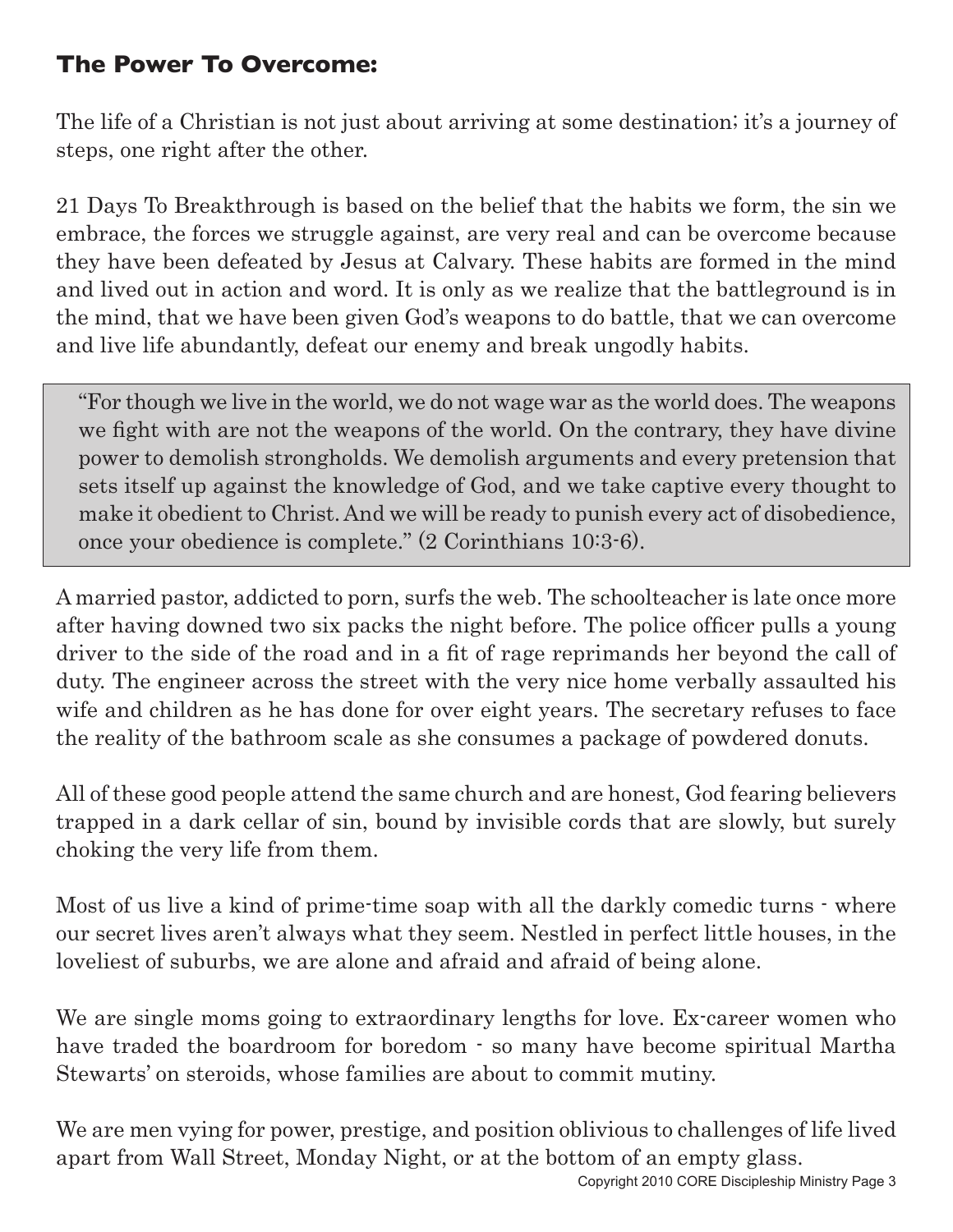We desire that our lives be different, but we are often times more willing to share all the delicious secrets of what evils lie hidden behind our neighbor's closed doors than our own.

Pretending that everything is okay is not okay. People are dying. We must stop the denial and face the fact that we are bound in sin. We must be honest and admit that everything is not okay and quit pretending that we are okay and that we are not alone and that everyone, every single one of us is confronted by some giant that needs to be slain.

Most of us, however, don't want to recognize anything. Rather than facing our sin, we play like it doesn't exist. We live lives of quiet desperation hoping no one will ever discover our secret sin.

You will recall the story where God told the Israelites that the Promised Land was rich and fertile. Not only that, He promised that this bountiful land would be theirs. When the spies who were sent in to see what the land was like reported back to Moses, they gave plenty of good reasons for entering the land, but they couldn't stop focusing on their fear. Talk of giants in the land and fortified cities made it easy to forget about God's promise to help. When they returned to give their report, 10 of the men uttered four words that forever changed their destiny, "We be not able" (Numbers 13:31). But, Caleb who saw exactly the same land, giants and cities said, "Let us go up at once, and possess it; for we are well able to overcome it" (Numbers 13:30).

Joshua also saw the same giants and walled city as the other spies, and added, "Only rebel not ye against the LORD, neither fear ye the people of the land; for they are bread for us" (Numbers 14:9).

Joshua proclaimed that the giants in the land were bread for them: Giants are the breakfast of champions. Whatever you are facing today, whatever sin binds you, whatever is keeping you from realizing your destiny, know that as you commit yourself to be wholly devoted to the Lord, fully separated to Him, allowing the Lord to develop in you the spirit of Caleb and Joshua, and following the Lord wholeheartedly, that He promises that even though delays may come that He will ultimately bring victory in your life!

Understanding your purpose, why you are here, is the first step toward realizing your destiny. Knowing that life is more than just getting by and becoming the person God created you to be is the beginning of experiencing a tremendous breakthrough. It's all about destiny and realizing that God has a perfect plan for your life that is so much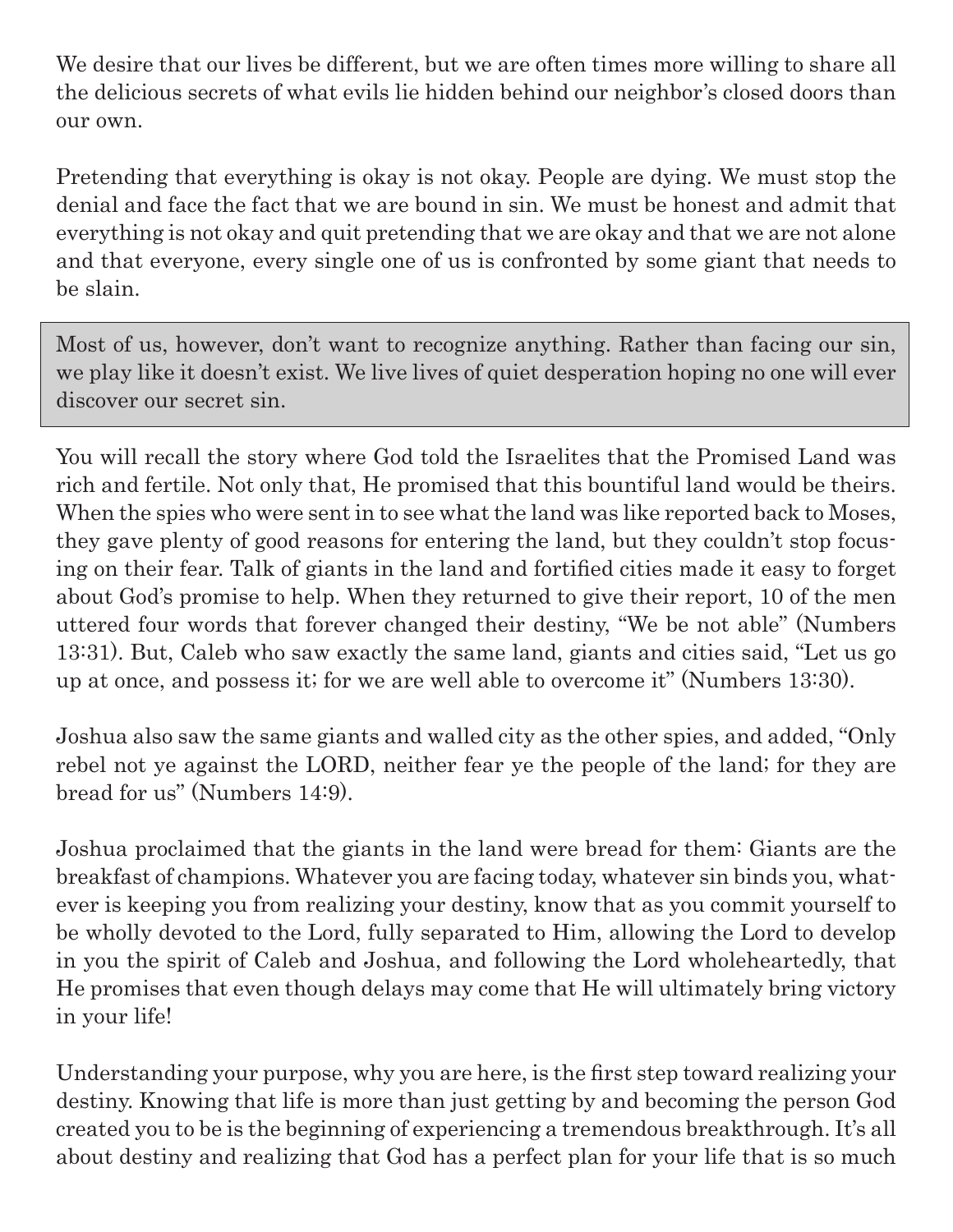more than the mundane.

Many teach that to be victorious that we should focus on the problem to resolve the problem. However, though this is somewhat beneficial, if you focus on the problem, you will increase the problem. That is the very basis of what takes place when the Law came in. For instance, if you see a sign on a wall that reads "Wet Paint, Do Not Touch" I can assure you there will be a couple hundred fingerprints on the wall before the day is out. Focusing entirely on the problem increases the problem.

To use another illustration, if you were to take a 2,000 piece puzzle, toss it up in the air, and then try putting it together without having the cover as a guideline you would soon grow frustrated. However, if you have the cover and you know what the puzzle should look like once all the pieces are in place, you can complete the picture. To begin, you've got to have a starting point, a base-line, and a guideline - a destiny - you're aiming toward.

Romans 12:2 exhorts us: "Do not conform any longer to the pattern of this world, but be transformed by the renewing of your mind." God has good, pleasing, and perfect plans for His kids. He wants us to be transformed people with renewed minds, living to honor and obey Him. Because he wants only what is best for us, and because He gave His Son to make our new lives possible, we should joyfully give ourselves as living sacrifices for His service. Once you know that you were made for God's purpose and that life is not about you and you alone, you will discover God's perfect will for you and begin to discover what abundant life really is.

I believe that victory can be yours. I believe God is calling you forth in this season to intercede and to praise Him as you purpose to pray to breakthrough - then expect God to answer at the right time. But we must realize that all our efforts apart from walking in the Holy Spirit, walking blamelessly, and understanding that we are not wrestling with flesh and blood will accomplish nothing but frustration.

"They overcame him by the blood of the Lamb and by the word of their testimony; they did not love their lives so much as to shrink from death." (Revelation 12:11)

#### **You Are Not Alone.**

Most get-rich-quick, get-thin-quick, get-built-quick, get anything quick without discipline, without God's Holy Spirit, without first surrendering to God, without hard work are nothing but schemes that make grandiose promises without substance.

Copyright 2010 CORE Discipleship Ministry Page 5 As a believer, you are in a battle against rulers and authorities - powerful evil forces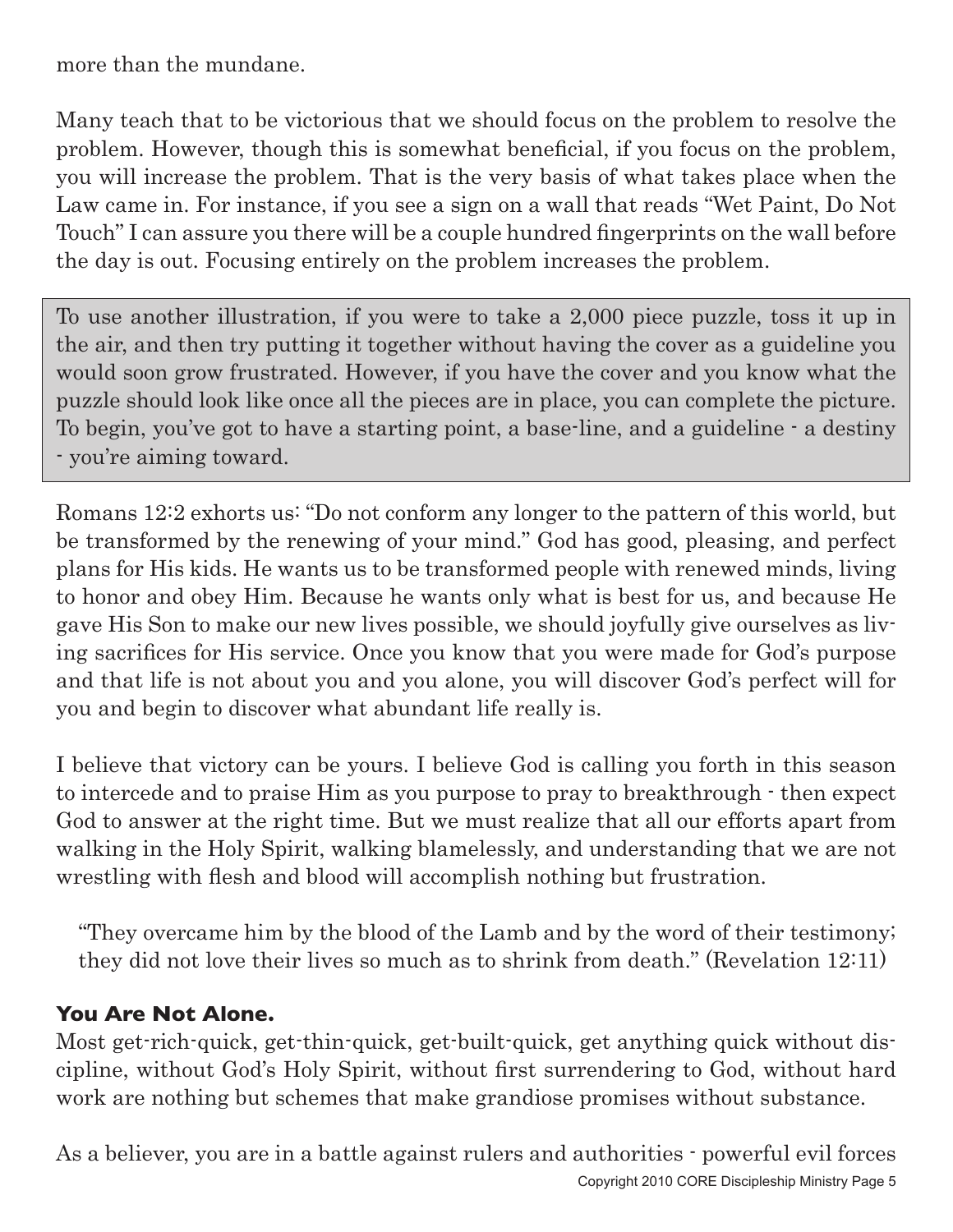of fallen angels headed by Satan, who is a vicious fighter.

"For our struggle is not against flesh and blood, but against the rulers, against the authorities, against the powers of this dark world and against the spiritual forces of evil in the heavenly realms." (Ephesians 6:12)

To withstand their attacks, you must depend on God's strength and use every piece of His armor.

As you do battle against "the powers of this dark world," you must fight in the strength of the church, whose power comes from the Holy Spirit. Until you make this a part of your everyday life, abundant life will always be something just beyond your reach.

How do you become a victorious believer and overcomer? Realizing that we wrestle against spiritual forces and that the battle ground is in the mind is the first step. These evil forces are not mere fantasies - they are very real. You face a powerful army whose purpose is to defeat you. When you believe in Christ, these beings become your enemies, and they try every device to turn you away from God, His plan for you, and back to sin. Although you are assured of victory, you must engage in the struggle until Christ returns, because Satan is constantly battling against all who are on the Lord's side. You need supernatural power to defeat Satan, and God has provided this by giving you His Holy Spirit within you and His armor surrounding you. Remember Jesus' words to Peter: "On this rock I will build my church, and the gates of Hades will not overcome it" (Matthew 16:18).

#### **God Has A Plan For You:**

"For I know the plans I have for you, says the Lord, plans for welfare and not for evil, to give you a future and a hope" (Jeremiah 29:11)

God knows the future, and His plans for you are good and full of hope. As long as you surrender your whole self to God's plans and as He goes with you as you fulfill His mission, you can realize unlimited possibilities. The Apostle John wrote in 1 John 2:17, "The world and its desires pass away, but the man who does the will of God lives forever." It may be difficult to believe that the person who does the will of God will live forever. But this is based on the facts of Jesus' life, death, resurrection, and promises. Knowing that this evil world and your desires for its pleasures will end can give you courage to control your greedy, self-indulgent behavior and to continue doing God's will. Now, this does not mean that you will be spared pain, suffering, or hardship in this world, but that God will see you through to a glorious conclusion.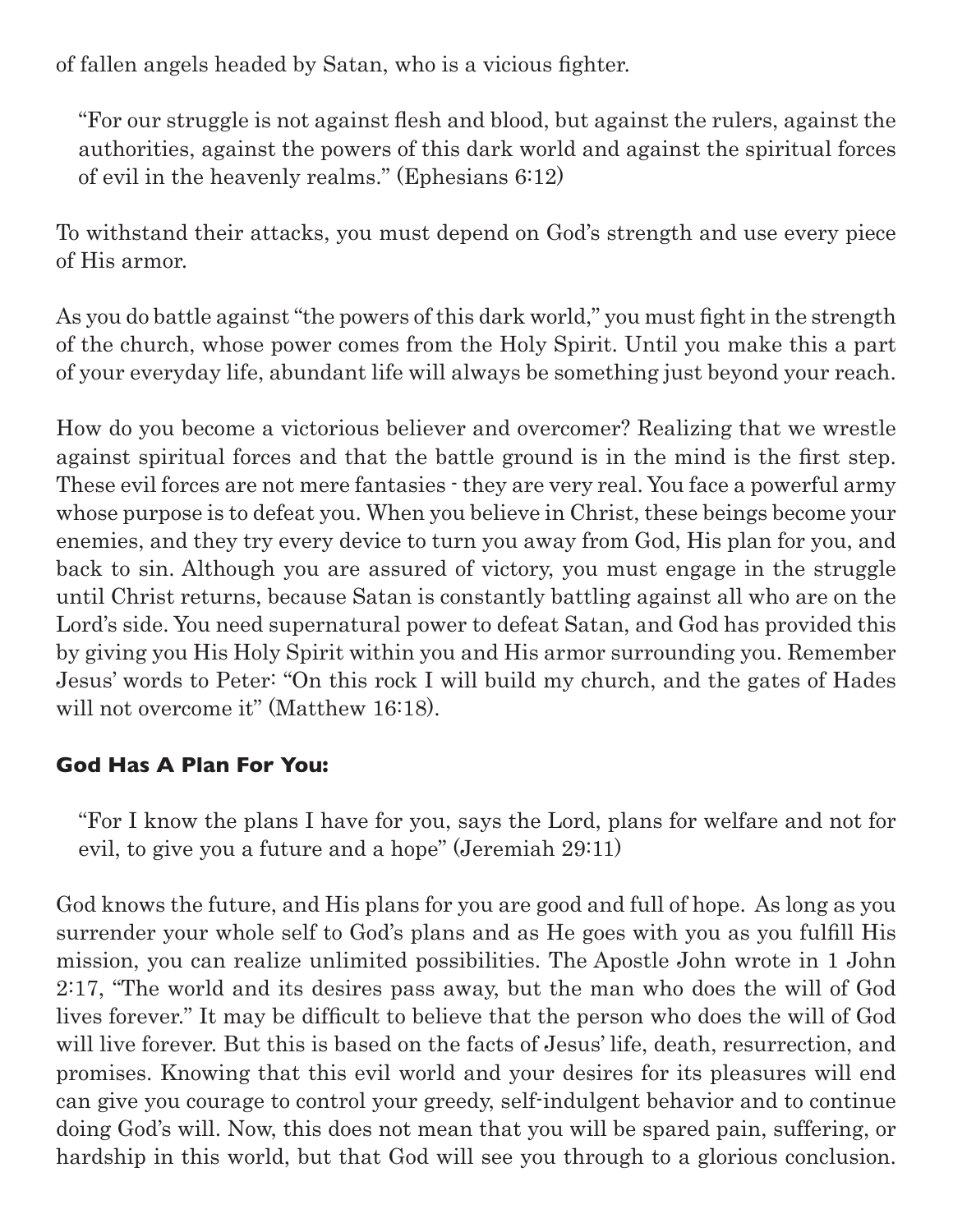When evil, pain, suffering, or hardship strikes, you can still be thankful for God's presence and for the good that He will accomplish through the storm. God loves you and wants only His best for you!

#### **To understand God's purpose, we must first understand why it takes place.**

"For this is the will of God, your sanctification." (1 Thessalonians 4:3)

Sanctification has to do with what I am, not what I do. The word sanctification comes from the same root word from which we get the word holy. We are to be holy. What makes something or someone holy? It is that it or they belong to God. It is God's desire that we become entirely His property. "This is the will of God, your sanctification; that you become God's property." So, we must first understand that we now are God's property and our lives and attitude should reflect this new standard.

"May the God of peace Himself sanctify you wholly; and may your spirit and soul and body be kept sound and blameless at the coming of our Lord Jesus Christ." (1 Thessalonians 5:23)

The indwelling presence of God in our entire being is the will of God for us, but it is something we must choose moment-by-moment. Love never compels, and God is love.

So what is absolutely essential before a life is pleasing to God? "Without faith it is impossible to please Him" (Hebrews 11:6). Please note, it does not say it will be difficult – it says it is impossible. Therefore, the life that pleases God is the life that is lived by faith and we must recognize the distinction between belief and faith; you can believe in Christ, but you must move out in faith to demonstrate the sincerity of your belief. We must live a life of faith to be pleasing to God. In fact, the Bible says, "everything that does not come from faith is sin" (Romans 14:23).

We must believe that God's view of everything is true regardless of popular opinion we must have a Biblical world view, not simply a world view. If God says something is good, and we say it is bad, we can never experience freedom. If God says something is bad, and we say it is good, we are deceived.

When you are united with Christ by trusting in Him, you are experiencing the power that raised Him from the dead. That same mighty power will help you live a morally renewed and regenerated life – it is the power of the Holy Spirit. But before you can walk in newness of life, you must also die to sin. Just as the resurrection gives you Christ's power to live for Him, His crucifixion marks the death of your old sinful na-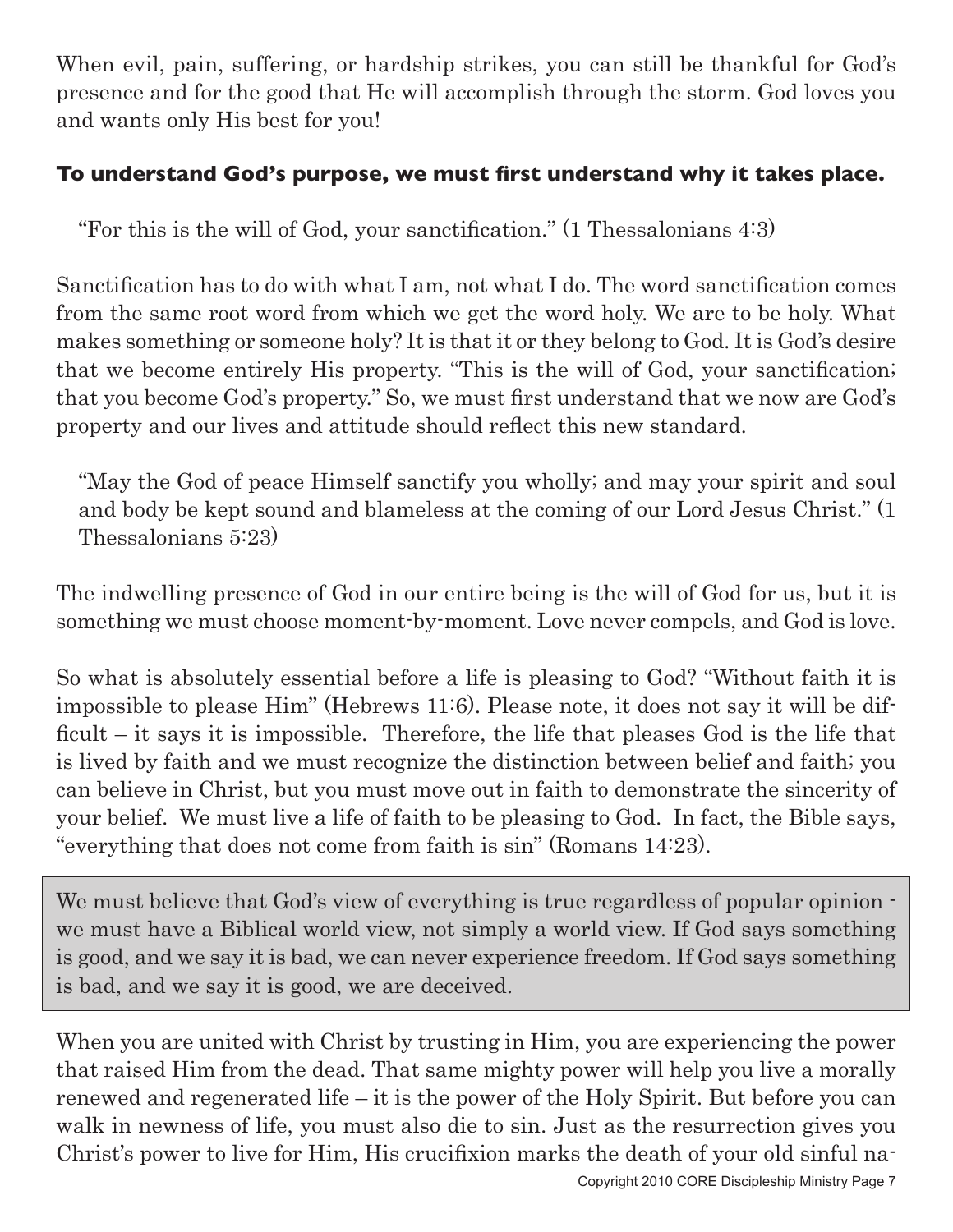ture. You can't know the victory of the resurrection without personally applying the crucifixion – you must die to yourself daily, which means you are not fulfilling your old sinful desires of the flesh.

In the future you will become, but until then you must overcome three very powerful forces: Overcoming this world's temptations, Satan's deceptions, and your own inwardly selfish desires. This means you will experience difficulties that help you grow. You can rejoice in suffering not because you enjoy pain or deny its tragedy, but because you know God is using life's difficulties and circumstances, Satan's attacks, and even your own sinful nature to build your character – in essence, using these as vehicles to accomplish His purposes. The problems that you encounter will develop your perseverance, which in turn, will strengthen your character, deepen your trust in God, and give you greater confidence about the future.

You must understand that spiritual growth is personal (Philippians 2:13), progressive (Deuteronomy 7:22), joyful (1 Peter 1:8-9), painful (John 15:2; 16:8; Hebrews 12:5; James 1:2-4), and productive (John 15:2, 8, 16).

To realize God's purpose and to be victorious you must:

- Be submitted to God's Holy Spirit (Galatians 5:16);
- Be equipped by God's team (Ephesians 4:12);
- Demonstrate mutual, unconditional love of one another (2 Thessalonians 1:3);
- Have daily spiritual nourishment from God's Word (1 Pet. 2:2);
- Have opportunity to exercise faith (Philippians 1:6);
- Have an understanding of moral absolutes (2 Peter 1:5-11);
- Be grounded in essential doctrine (Hebrews 5:11-14).

As you live for Christ, you will experience troubles because you are God's instrument in a perverse world. Some people say that troubles are the result of sin or lack of faith, but the Bible also teaches that they may be a part of God's plan for you. Your problems can help you look upward and forward, instead of downward and inward (Mark 13:35, 36; Philippians 3:13, 14); they can build strong character (Romans 5:3, 4); and they can provide opportunities to comfort others who also are also struggling (2 Corinthians 1:3-5). Your troubles may be an indication that you actually are in the center of God's purpose.

"All this is evidence that God's judgment is right, and as a result you will be counted worthy of the kingdom of God, for which you are suffering." (2 Thess. 1:5)

You can gain relief in knowing that your sufferings are strengthening you, making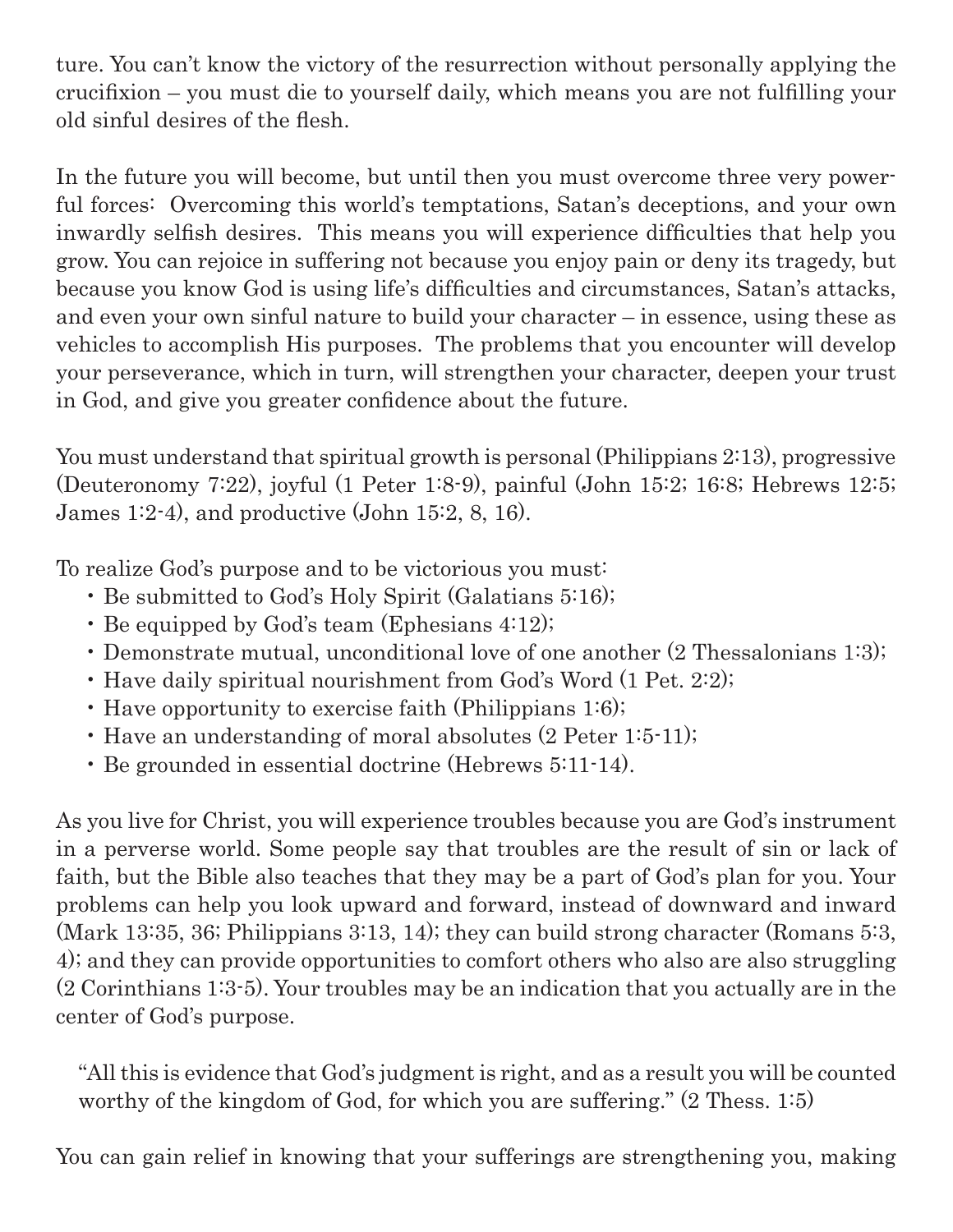you ready for Christ's kingdom. You can also gain relief in the fact that one day everyone will stand before God; at that time, wrongs will be righted, judgment will be pronounced, and evil will be terminated.

"Not only so, but we also rejoice in our sufferings, because we know that suffering produces perseverance" (Rom. 5:3)

The Bible encourages you not to live according to the flesh, but to put to death the deeds of the body. Therefore, being "led by the Spirit of God" involves a daily, progressive putting to death the sinful desires of your lower nature. This suggests that, while all Christians are in some ways being "led by the Spirit of God," there are ever increasing degrees of being led by the Spirit. Regardless of how long you have walked with God, there is always room for improvement. As you are more fully led by the Holy Spirit, the more completely you will be obedient to God and be conformed to His holy standard.

Obedience to God always begins with humility. You must believe that His way is better than your own. You may not always understand the way God works, but through humble obedience, you can begin to receive His blessings and develop an understanding of His character. You must remember that:

- God's ways are always best.
- God places a premium on your obedience.
- God can use anything or anyone to accomplish His purposes.

God's purpose for you in your moral and spiritual life has been clearly shown to you in His Word. God's will never goes against the Bible. For example, in 1 Thessalonians 5:16-22 and Ephesians 4:22-6:24 we discover a list of things that we know are His will, and throughout the Scriptures God shows us how He wants you to live.

#### **21 Days To Breakthrough**

It's easy to want to stop being angry, jealous, divisive, envious, sexually immoral, abusive... but how do you actually do it?

"For a man's ways are in full view of the LORD, and he examines all his paths. The evil deeds of a wicked man ensnare him; the cords of his sin hold him fast. He will die for lack of discipline, led astray by his own great folly." (Proverbs 5:21-23)

Copyright 2010 CORE Discipleship Ministry Page 9 Like this man who has developed some sinful habits  $\cdot$  a man who has habitual flaws in his character and behavior described as cords - we all have evil desires, and we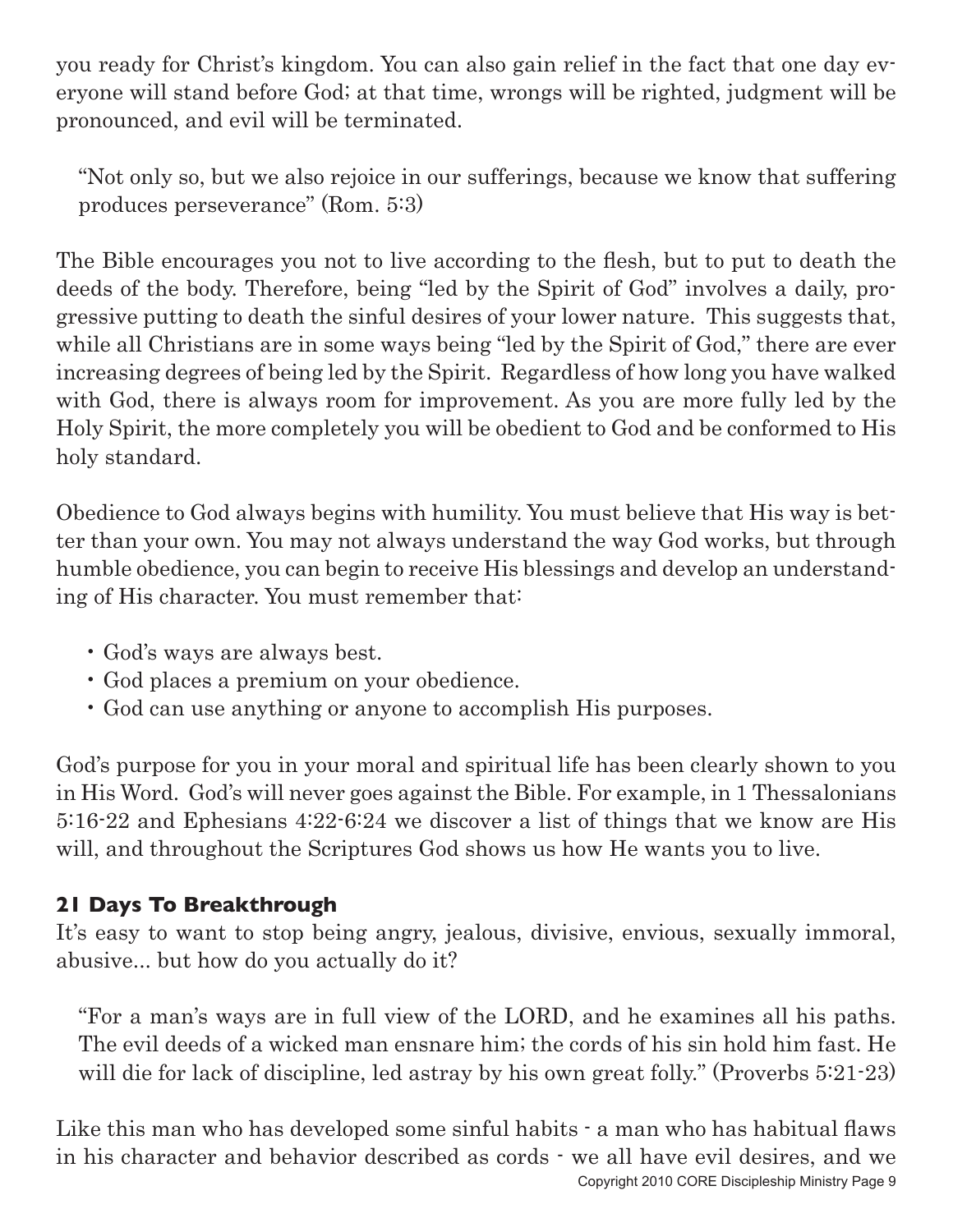must deal with them decisively...those evil desires must be crucified: "Those who belong to Christ Jesus have crucified the sinful nature with its passions and desires" (Galatians 5:24). These desires include such things as sexual immorality, witchcraft, selfish ambition, hatred, and jealousy. If you ignore such sins or refuse to deal with them, you are revealing that you have not received the gift of the Holy Spirit that leads to a transformed life.

The chains of habit are generally too small to be felt until they are too strong to be broken. -Samuel Johnson

You may be struggling with:

- Anger
- Materialism
- Presumption
- Complaining, murmuring, and gossip
- Pornography
- Smoking
- Drinking
- Overeating
- Cursing

The list could go on and on, but you know what your bad habit is and you struggle to breakthrough.

We must daily commit our sinful tendencies to God's control, daily crucify them, and moment by moment draw on the Holy Spirit's power to overcome them.

Ultimately, the only way you can realize a breakthrough is to live by the Holy Spirit. The Apostle Paul tells us, "So I say, live by the Spirit, and you will not gratify the desires of the sinful nature" (Galatians 5:16). You are to live each and every moment of your day controlled and guided by the Holy Spirit. As you surrender your heart to God, it is only then that the words of Christ are available to you, the love of Christ expressed in your actions, and the power of Christ present to help you control your selfish desires.

If you are trying to rely on your own wisdom, you will make wrong choices. If you try to follow the Holy Spirit by your own human strength, you will fail. According to the Bible, the only way to freedom from your evil desires is through the empowering of the Holy Spirit (Romans 8:9; Ephesians 4:23, 24; Colossians 3:3-8).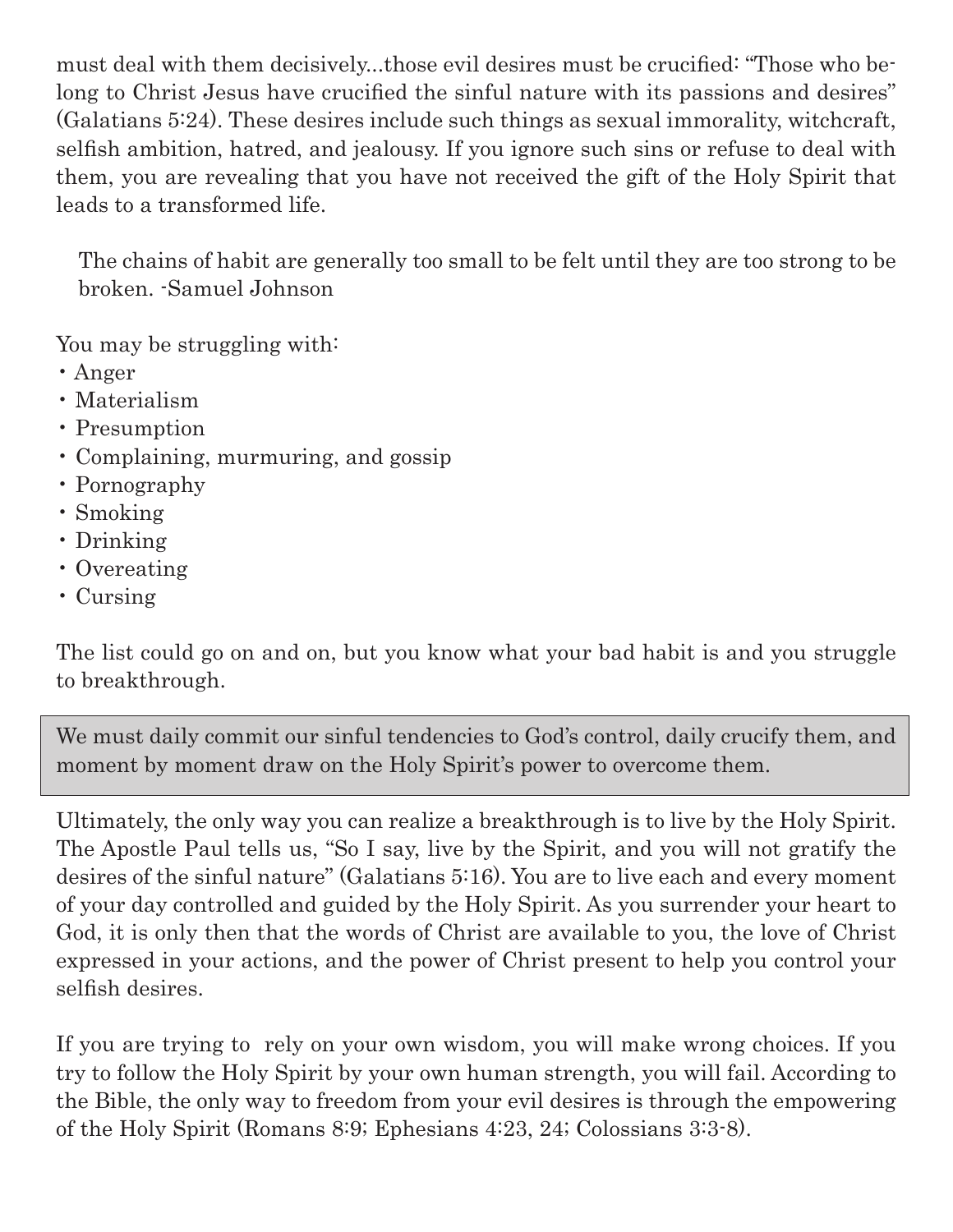When your actions and words are not guided by love, you will find yourself becoming critical of others. You will focus on their faults and not see what's good in them. Soon, you will find a wedge between yourself and others. Are you talking behind someone's back? Are you focusing on others' shortcomings instead of their strengths? These are sure signs of brokenness.

We all do this in some form or fashion, but focusing on someone's faults discards Jesus' command to love others as you love yourself (Matthew 22:39).

The Apostle Paul said of himself, "I do not understand what I do. For what I want to do I do not do, but what I hate I do" (Romans 7:15)

From this we learn that in trying to deal with our sinful desires that knowledge is not the answer. We discover that where there is no law, there is no sin, because we are unaware that our actions are sinful unless a law forbids those actions. God's law makes us realize that we are sinners, yet it offers no help to overcome our sinful nature. We must realize that sin is real, and it is extremely dangerous.

To illustrate, imagine taking a vacation on the coast. Its a perfectly beautiful day and you jump into the water. Then you read a sign that says: "No swimming. Great white sharks in the area." You panic for fear of your life, run to the beach and in anger think, "Who knew?" Your vacation ruined, you now either get mad at the sign, the beach patrol who posted the sign or yourself for not seeing the sign in the first place.

The Law is like the sign. It is essential, and we are thankful for it, but it doesn't do anything to get rid of the man-eaters lurking just out of sight. We all feel just fine as long as we do not understand what the Law demands. When we learn the truth, we're in deep trouble.

Secondly, self-effort will not work. We end up sinning in other ways and areas that before were not even a consideration. Like being caught in quicksand, the more we struggle, the deeper we go.

Lastly, we must realize that just because we are now Christians we are not delivered from all sin and temptation. You become a Christian in one moment of faith, but becoming Christ-like takes a life-time...it is a process and partnership between God and man. All of us must depend entirely on the work of Christ to realize abundant life.

Copyright 2010 CORE Discipleship Ministry Page 11 The power of sin can't be underestimated. Satan is a deceiver, liar, murderer and thief and we have this incredible ability to make all kinds of excuses. God has given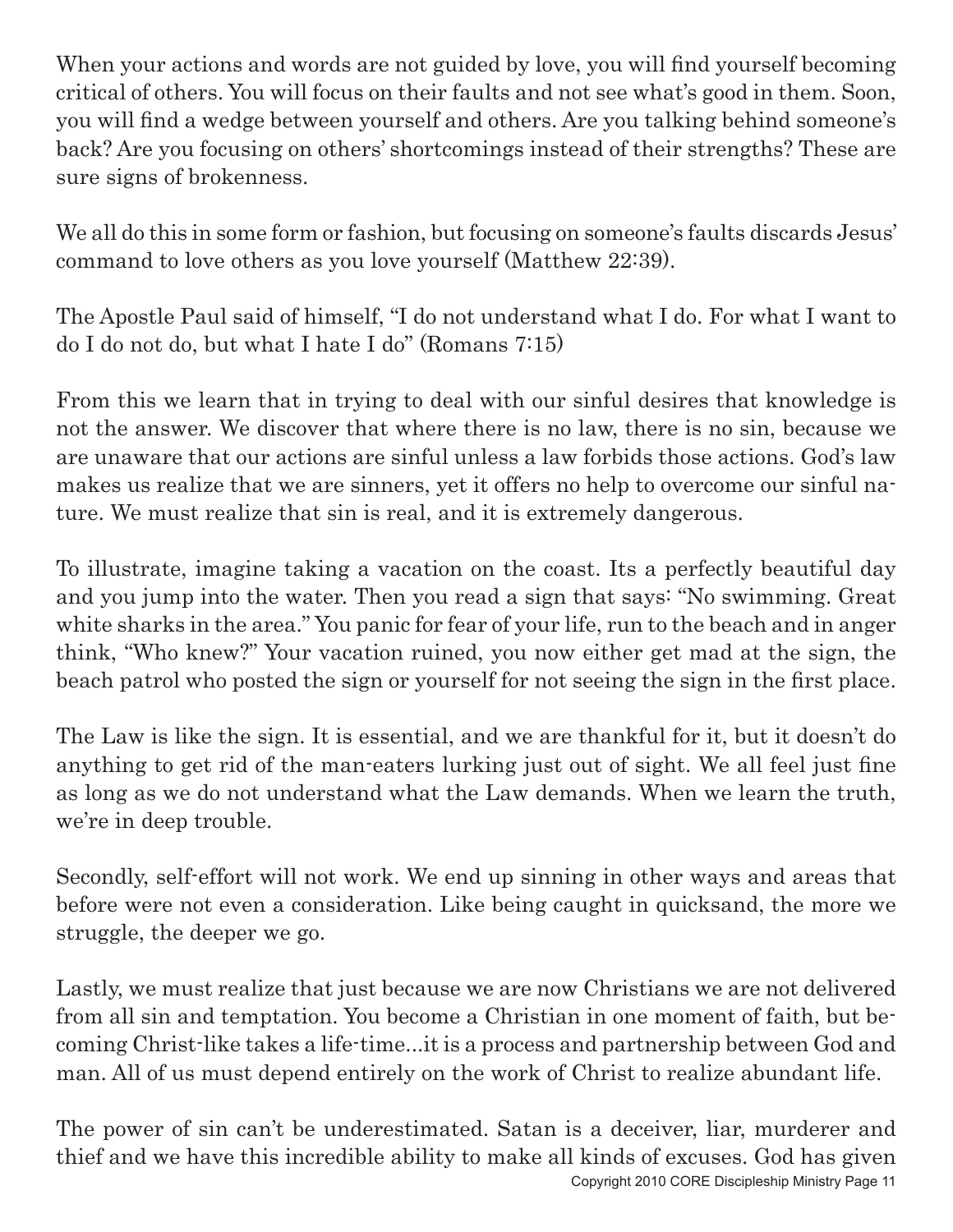you the Holy Spirit Who lives in you and gives you power to break the bondage of sin.

#### **How To Renew Your Mind and Realize Your Breakthrough 1. Call Your Bad Habit a Sin, and Bring It Under The Blood of Christ**

You must take personal responsibility for your own habits and not refuse to call it sin. You are not just trying to break a bad habit, you are purposing to root out and overcome a sinful tendency in your life.

Let's review the following powerful statements from the Apostle Paul:

"You were taught, with regard to your former way of life, to put off your old self, which is being corrupted by its deceitful desires; to be made new in the attitude of your minds; and to put on the new self, created to be like God in true righteousness and holiness. Therefore each of you must put off falsehood and speak truthfully to his neighbor, for we are all members of one body. "In your anger do not sin": Do not let the sun go down while you are still angry, and do not give the devil a foothold. He who has been stealing must steal no longer, but must work, doing something useful with his own hands, that he may have something to share with those in need. Do not let any unwholesome talk come out of your mouths, but only what is helpful for building others up according to their needs, that it may benefit those who listen. And do not grieve the Holy Spirit of God, with whom you were sealed for the day of redemption. Get rid of all bitterness, rage and anger, brawling and slander, along with every form of malice. Be kind and compassionate to one another, forgiving each other, just as in Christ God forgave you." (Ephesians 4:22-32)

Here we learn that we are never to be driven by desire and impulse. We must learn to think like Christ Jesus. We also discover that lying breaks fellowship with others and destroys trust, tearing down relationships, leading to warfare in the church.

Paul tells us that our anger can hurt others and destroy relationships, too. He tells us to deal with our anger immediately. If you are angry with anyone, you should not let the day end before you begin to work on mending that relationship.

Paul warns us against unwholesome language, bitterness, improper use of anger, brawling, slander, and bad attitudes toward others. As forgiven saints, we should be the most forgiving people on the planet. We pray, "Forgive us our debts, as we also have forgiven our debtors." If you are unwilling to forgive, you have not become one with Christ, who has forgiven you.

Sin must be confessed and brought under the blood of Jesus.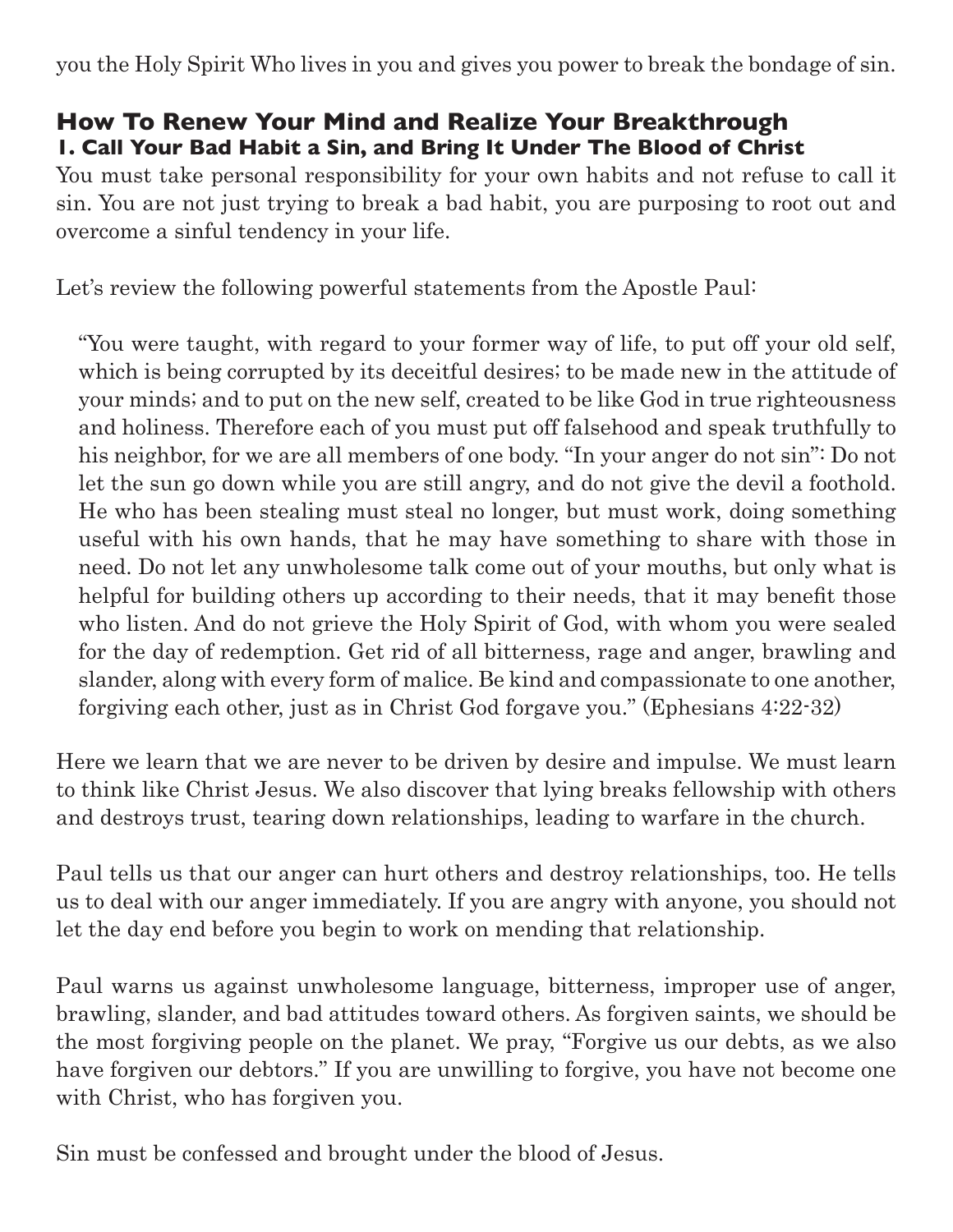#### **2. Walk In The Spirit:**

We discover that we become a Christian because we "receive Christ Jesus the Lord." We become empowered and filled with the Holy Spirit as we "walk in Him."

It is possible for a person to receive Christ, be converted, and not be controlled by the Holy Spirit. To live in the spiritual plane, we must see each moment from the spiritual viewpoint. Nothing we do is coincidental, or accidental, or from luck. God is God and He is in control whether we realize, accept, or reject this truth (Proverbs 16:9).

It is important to note here that if you have received Christ Jesus as your Lord, Master and Savior, you have the Holy Spirit. If you are not a Christian, you do not have the Holy Spirit.

"Do not get drunk on wine, which leads to debauchery. Instead, be filled with the Spirit." (Ephesians 5:18)

What does it mean to be "filled with the Holy Spirit?"

We are commanded as Christians to "be filled with the Spirit." A Spirit-filled believer is one who is controlled by the Holy Spirit and not by any other kind of spirit.

The Greek verb translated "be filled" is worthy of our study and will amplify our understanding. "Be filled" is:

1. In the present tense: it is something we can experience and enjoy now.

2. In the imperative mood (a command): this is not optional.

3. In the passive voice: being filled is not something a believer achieves through his or her own strength, will, or desire, but that it is done for a believer by the Holy Spirit as the believer submits to His control.

4. In the plural form: in other words, being filled is not reserved for some particular group or denomination, but is for the universal body of Christians and for you today.

As Spirit-filled believers serve the Lord in their moment-by-moment lives, there is a tendency to become "self-led" - relying more on our fleshly desires than the Holy Spirit's presence and power. It becomes important to ask for a refueling by the Holy Spirit in order that His power may be replenished. As said, the command in Ephesians 5:18 is literally, "Keep on being filled with the Spirit." Herein lies the key to Spiritfilled living. The Spirit-filled life is a continuous process of receiving and giving, of being filled and sharing with others, of receiving power from God and spending it in His service.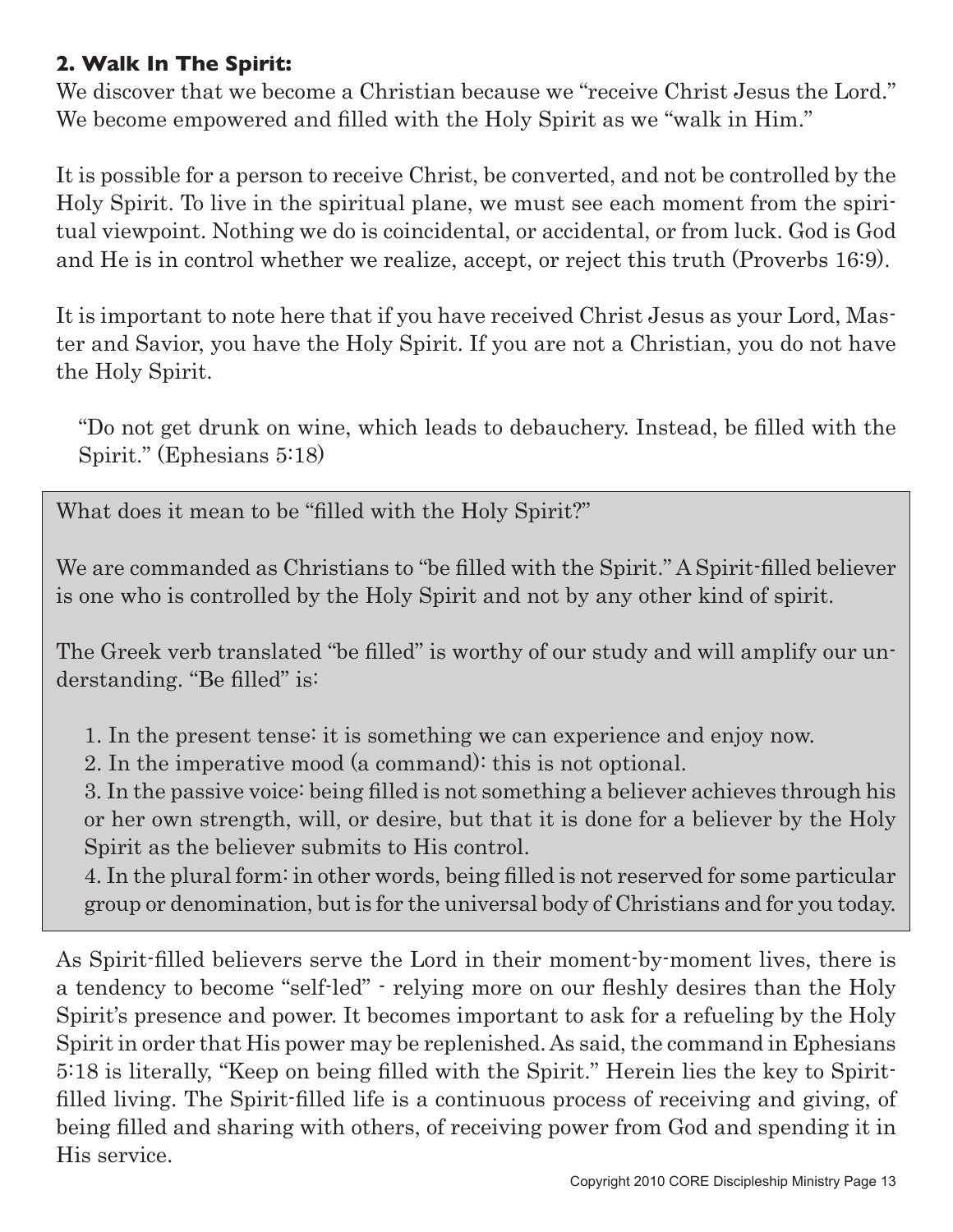The Holy Spirit marks the beginning of the Christian experience. We cannot belong to Christ without His Holy Spirit (Romans 8:9); we cannot be united to Christ without His Holy Spirit (1 Corinthians 6:17); we cannot be adopted as His children without His Holy Spirit (Romans 8:14-17; Galatians 4:6-7); we cannot be in the body of Christ except by baptism in the Holy Spirit (1 Corinthians 12:13; Matthew 3:11; Mark 1:8; Luke 3:16; John 1:33; Acts 1:5; 11:16).

The Holy Spirit is the power of our new lives. He begins a lifelong process of change as we become more like Christ (Galatians 3:3; Philippians 1:6). When we receive Christ by faith, we begin an immediate personal relationship with God. The Holy Spirit works in us to help us become like Christ.

The promise of the Holy Spirit is a gift for every believer for all generations and an experience for you today.

#### **3. You Must Not Have Unconfessed Sin, Bitterness or Unforgiveness in Your Life ... You Must Be Blameless**

"And we know that all things work together for good to them that love God, to them who are the called according to his purpose." (Romans 8:28)

God works in "all things" – not just isolated incidents – for your good. This does not mean that all that happens to you is good. Evil is very present in our fallen world, but God is able to turn every circumstance around for our long-range good. It's important to note that God is not working to make you happy, but to fulfill His purpose. It's also crucial to note that this promise is not for all people. Only those who love God and are called according to His purpose can claim it. Those who are "called" are those the Holy Spirit convinces and enables to receive Christ – born-again, regenerated, Holy Spirit-filled believers. Such people have a new perspective, a new mind-set on life. They trust God, not life's treasures; they look for their security in heaven, not on earth; they learn to accept, not resent, pain and persecution because God is with them.

#### **4. Realize The Truth: You Are Accepted, Secure & Special In Christ Jesus**

The following promises of God are very important and will greatly help you as you learn to not be conformed to this world, but be transformed by the renewing of your mind.

Back in my school days, in the lunchroom, there were posters encouraging us kids to eat well-balanced diets. One poster in particular always caught my attention. It read, "You are what you eat." In other words, it was saying that the kind of fuel I put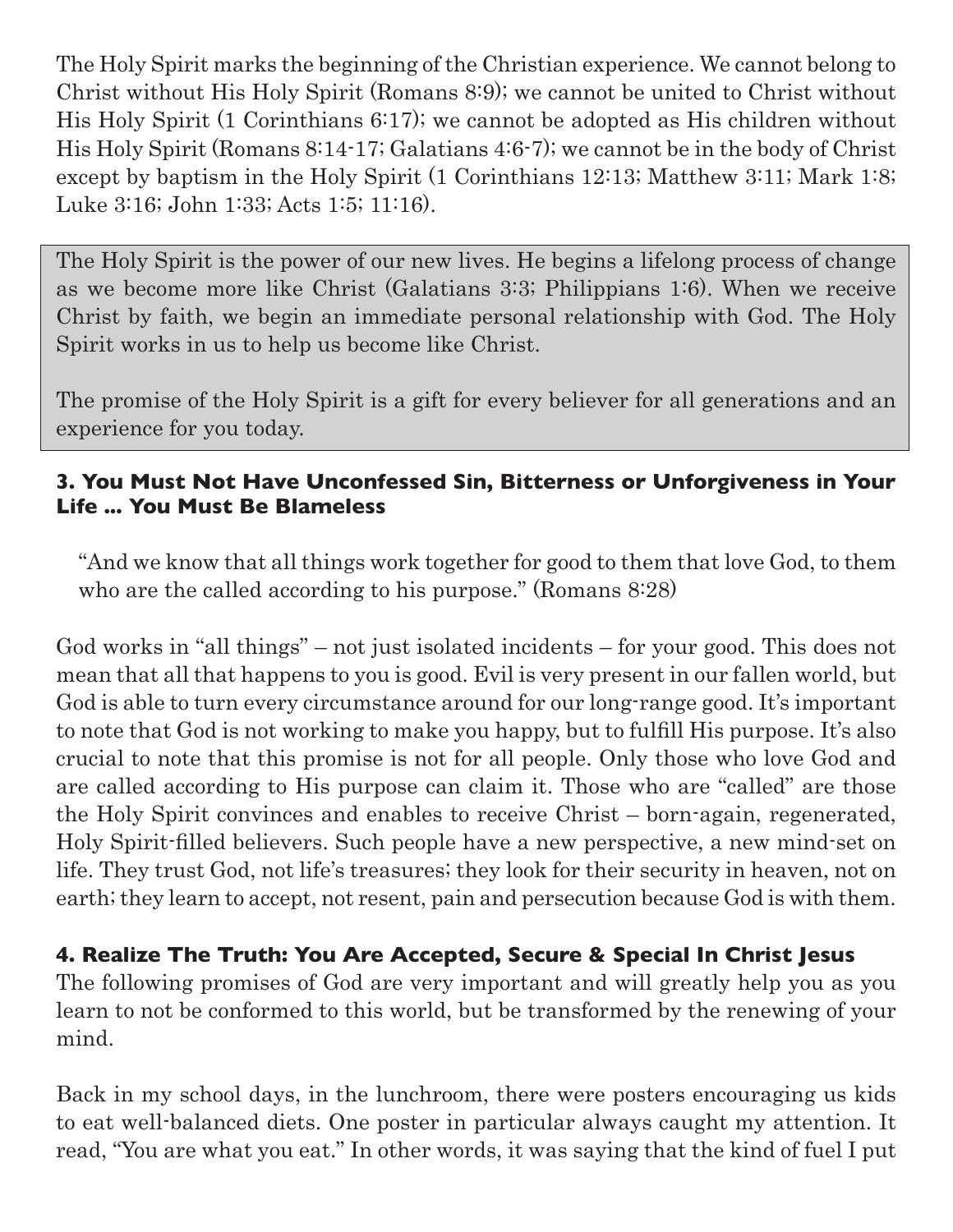into my body determined my performance - the higher the octane level, the higher the output. This is true in the spiritual, too.

Proverbs 23:7 tell us that, "as a man thinks, so he becomes." In other words, what you put into your mind determines what comes out in your words and actions.

As a man continues to think, so he remains. What you focus on is what you develop. What are you focusing on? If you are thinking on negative, critical, demeaning thoughts, that is precisely what you will become.

In Philippines 4:4-8, the Apostle Paul tells us to: "not be anxious about anything, but in everything, by prayer and petition, with thanksgiving, present your requests to God. And the peace of God, which transcends all understanding, will guard your hearts and your minds in Christ Jesus. Finally, brothers, whatever is true, whatever is noble, whatever is right, whatever is pure, whatever is lovely, whatever is admirable - if anything is excellent or praiseworthy - think about such things. Whatever you have learned or received or heard from me, or seen in me - put it into practice. And the God of peace will be with you."

We need to:

- Reprogram our minds with thoughts that are true, noble, right, pure, lovely, admirable, excellent, and praiseworthy.
- Examine what you are putting into your mind through television, books, conversations, movies, and magazines.
- Replace harmful input with wholesome material.
- Above all, read God's Word and pray. Ask God to help you focus your mind on what is good and pure. It takes practice, but it can be done.
- Take time each day to be still and know that God is God.

One way you can begin realizing God's destiny for you is to know what God has said about you. Read the following promises out loud. Then, each day for the next 21 days, read them out loud to yourself. Early mornings or late evenings are great times. You will want to refer to these powerful statements often. You might find it greatly beneficial to post these powerful promises on your refrigerator or bathroom mirror. In this way, you can review them often and always be mindful of God's great grace and mercy. As you say these out loud, you'll begin realizing the life changing truth of God's promises for you.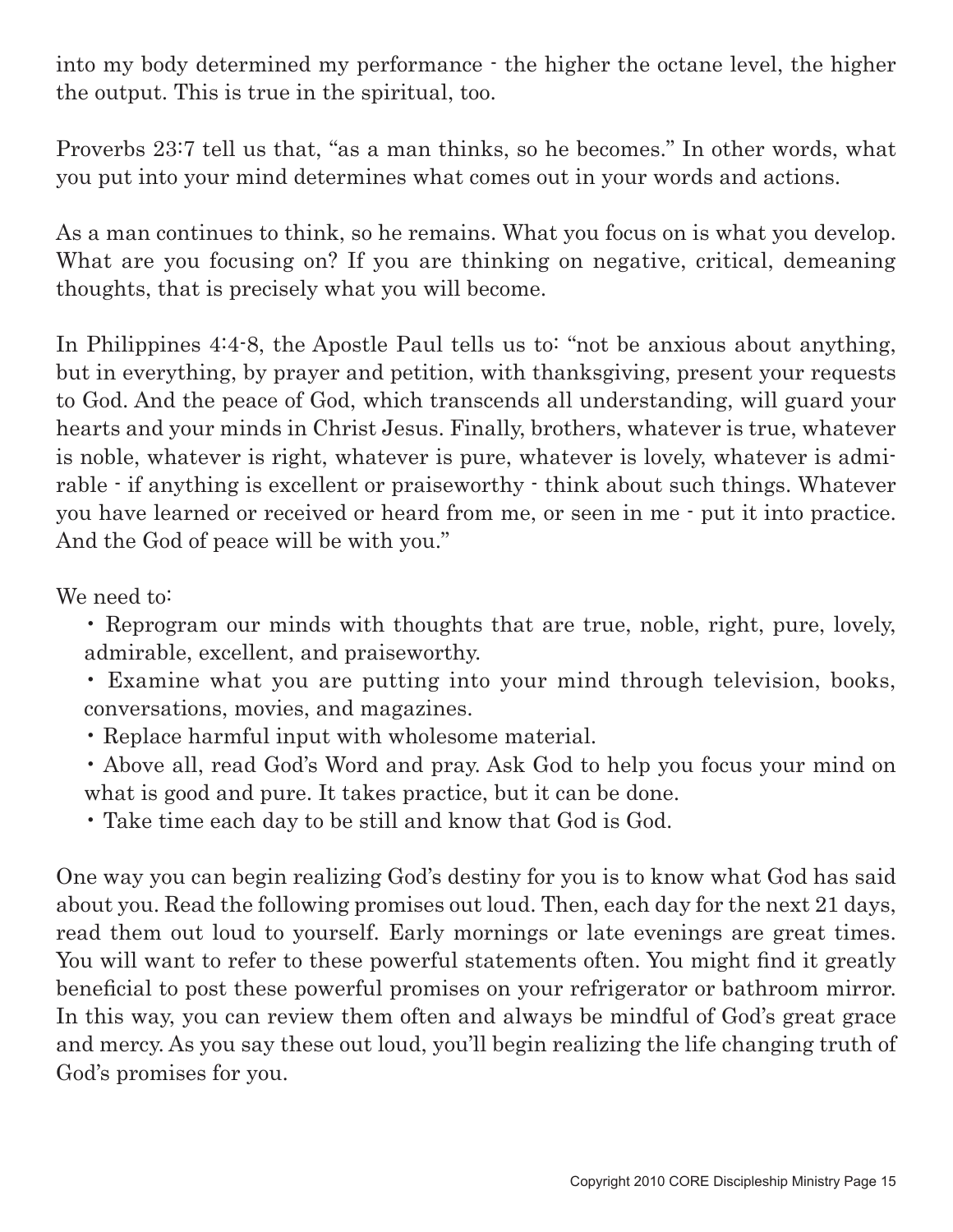#### **I am accepted - God says that ...**

- I am God's child (John 1:12)
- I am Christ's friend (John 15:15)
- I have been justified (Romans 5:1)
- I am united with the Lord and I am one spirit with Him (1 Corinthians 6:17)
- I have been bought with a price; I belong to God (1 Corinthians 6:19,20)
- I am a member of Christ's body (1 Corinthians 12:27)
- I have been adopted as God's child (Ephesians 1:5)
- I have direct access to God through the Holy Spirit (Ephesians 2:18)
- I have been redeemed and forgiven of all my sins (Colossians 1:14)
- I am complete in Christ (Colossians 2:10)

#### **I am secure - God says that ...**

- I am free forever from condemnation (Romans 8:1,2)
- I am assured that God works all things together for good (Romans 8:28)
- I cannot be separated from the love of God (Romans 8:35-39)
- I have been established, anointed, and sealed by God (2 Corinthians 1:21-22)
- I am confident that God will finish the good work He started in me (Philippians 1:6)
- I am a citizen of heaven (Philippians 3:20)
- I am hidden with Christ (Colossians 3:3)
- I have not been given a spirit of fear, but of power, love, and a self discipline (2 Timothy 1:7)
- I can find mercy and grace to help in time of need (Hebrews 4:16)
- I am born of God and the evil one cannot touch me (1 John 5:18)

#### **I am special - God says that ...**

- I am the salt of the earth and light of the world (Matthew 5:13-14)
- I am a branch of the true vine, Jesus, a channel of His life (John 15:15)
- I have been chosen to bear fruit (John 15:16)
- I am a personal, Spirit-empowered witness of Christ (Acts 1:8)
- I am a temple of God (2 Corinthians 3:16)
- I am a minister of reconciliation for God (2 Corinthians 5:17-21)
- I am God's co-worker (2 Corinthians 6:1)
- I am seated with Christ in the heavenly realm (Ephesians 2:6)
- I am God's workmanship, created for good works (Ephesians 2:10)
- I may approach God with freedom and confidence (Ephesians 3:12)
- I can do all things through Christ who strengthens me (Philippians 4:13)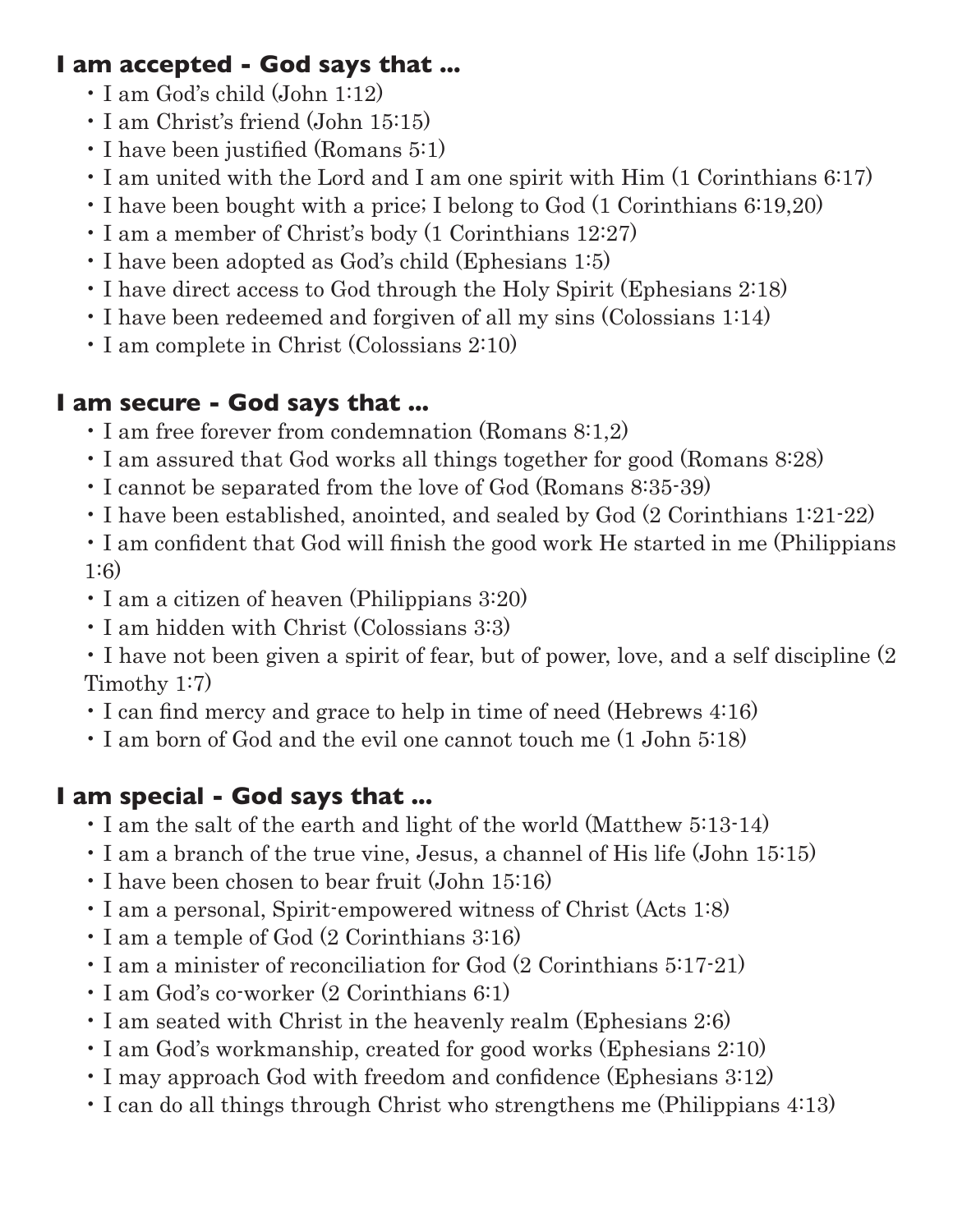#### **5. Choose Your New, Good Habit First**

When you think about the bad habit (sin) that you want to break, envision a new, good habit that will replace it. For instance, if you overeat when you become depressed, think instead of an alternative such as exercising - replace the old habit with a new, good habit. Or, instead of becoming angry when things don't go your way, commit God's Word to memory and say it out loud such as "I will never leave you nor forsake you."

Practice. By repeating your new habit over and over again, you're renewing your mind (Romans 12:2).

Once you know your new, good habit, here are some practical steps:

• Slay one giant at a time: Don't try to destroy every sin habit all at once. This will end in frustration and burn out. Pick one (smaller is better than bigger), stick with it, and realize victory. This provides hope, encouragement and faith to move onto another giant.

• Set your date and make it official: Draw the line in the sand and mark your calendar. Make it official. Tell a more spiritually mature friend or two. Allow them to pray with you and for you. Let them hold you accountable in safety and confidence.

• Work out your 21 Days To Breakthrough plan: As mentioned, it takes about 21 days for a new habit to replace an old habit. Mark your calendar. Each day, mark the completion of the day and give praise to God for that day's victory.

• If you fall down: This is not an academic test. God is for you and the wants only the best for you. He greatly desires your success. If you fall down, don't become discouraged. Pray and praise. Then keep going through the remainder of the 21 Days. If you persist, your real reward will come: the day you don't even have to think about it.

Overcoming requires purpose and discipline, hard work, self-denial, and preparation. The essential disciplines of prayer, Bible study, and worship will help you run with vigor and stamina. Train diligently - being an overcomer depends upon it.

Commit the following verse to long-term memory:

"No temptation has seized you except what is common to man. And God is faithful; he will not let you be tempted beyond what you can bear. But when you are tempted, he will also provide a way out so that you can stand up under it." (1 Corinthians 10:13)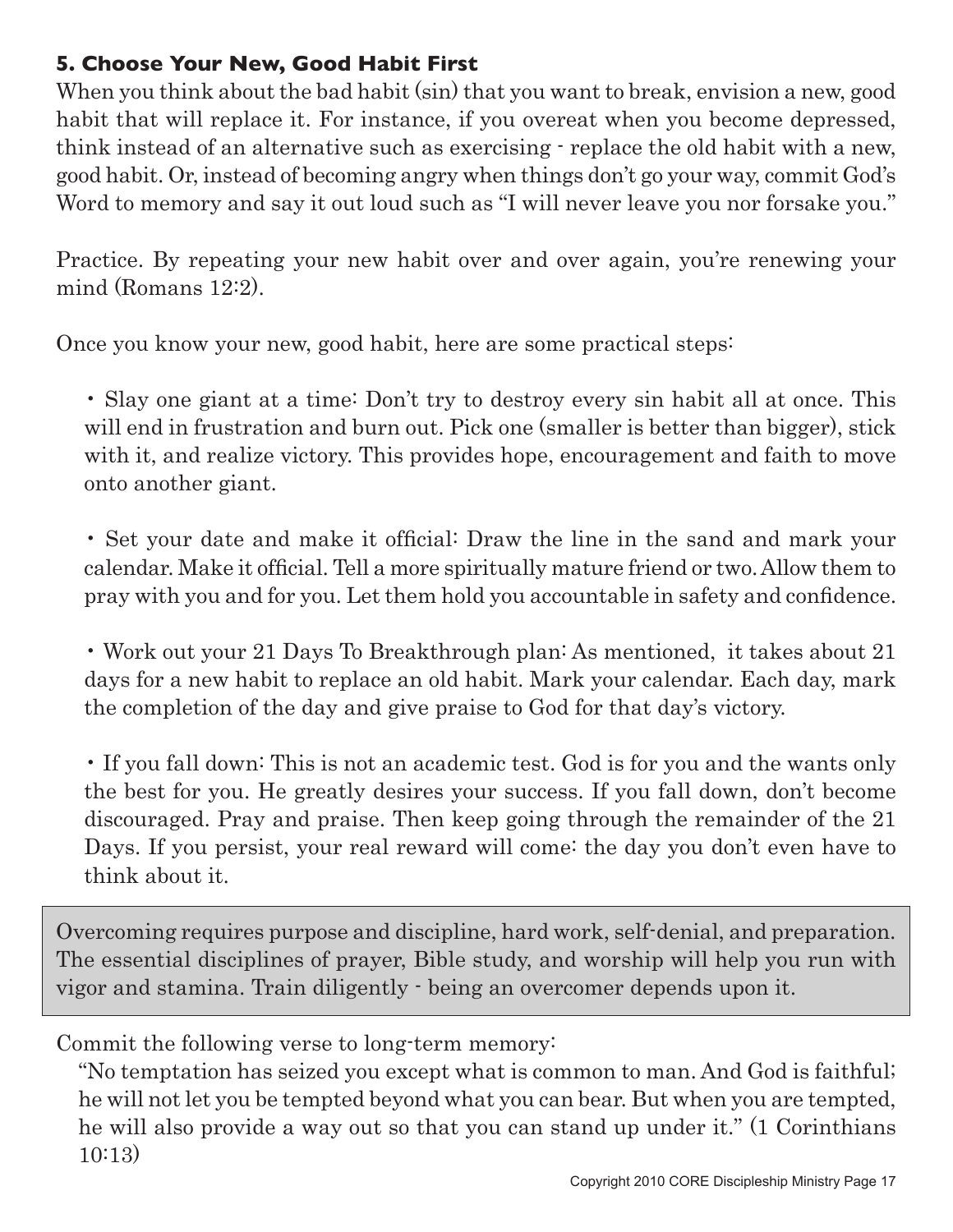#### **Daniel's 21 Days To Breakthrough**

"A hand touched me and set me trembling on my hands and knees. He said, "Daniel, you who are highly esteemed, consider carefully the words I am about to speak to you, and stand up, for I have now been sent to you." And when he said this to me, I stood up trembling. Then he continued, "Do not be afraid, Daniel. Since the first day that you set your mind to gain understanding and to humble yourself before your God, your words were heard, and I have come in response to them. But the prince of the Persian kingdom resisted me twenty-one days. Then Michael, one of the chief princes, came to help me, because I was detained there with the king of Persia." (Daniel 10:10-13)

During this period the angel said to Daniel it took him 21 days to break through the forces of darkness to tell Daniel his prayers had been answered. This is one of the clearest examples of spiritual warfare in the Old Testament. Demonic armies oppose God's purposes – prayer and fasting may affect the outcome.

Daniel prayed daily, and breakthrough came at the end of 21 days.

#### **Keys To Be Discovered From Daniel 10:10-13:**

• The hand that touched him set him at first upon his knees and the palms of his hands.

• Before God gives strength and power to His people He makes them aware of their own weakness.

- Humility is the pathway to breakthrough.
- We have lost our integrity and have reason to be ashamed.

• Whenever we enter into communion with God we will discover the vastness and closeness between us and God.

• One touch from heaven will bring us to our knees, set us on our feet, open our lips, and strengthen us; for it is God that works on us, and works in us, both to will and to do that which is good.

- God will assure us of His love.
- God will, by His word, put life, and strength, and spirit into His people.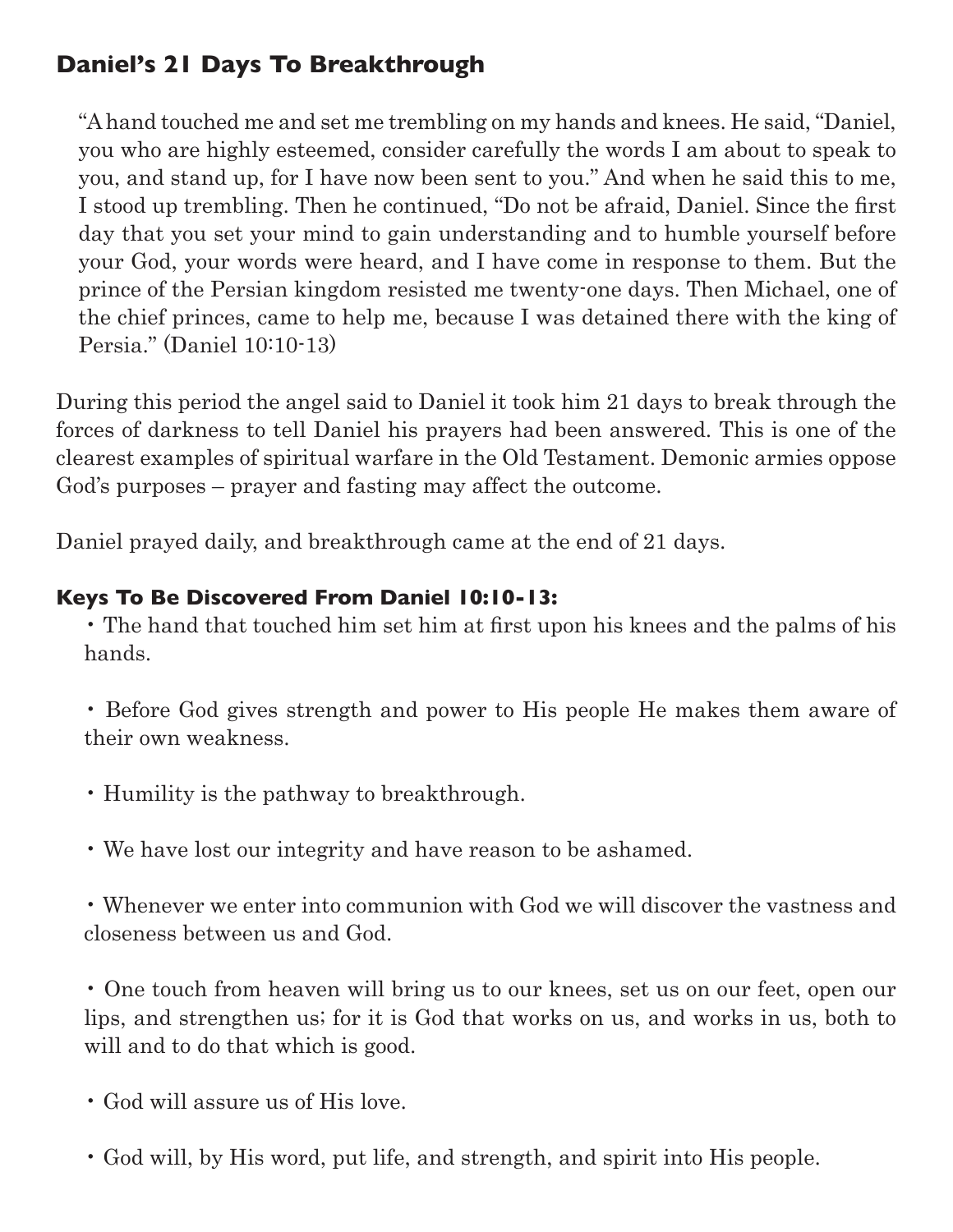• To those who, like Daniel, have no might God will increase their strength (Is. 40:29). Our communion with God cannot be maintained apart from strength derived from Him.

• He assured Daniel that his fasting and prayers had come up for a memorial before God, as the angel told Cornelius, too (Acts 10:4).

• Daniel's three weeks' prayers and fastings sent extraordinary messengers to heaven, "From the first day…" The first day that we begin to look towards God in a way of duty He is ready to meet us in a way of mercy. God is ready right now to hear your prayers.

• When God's praying people call to Him, He says, Here I am (Is. 58:9).

• Daniel was concerned for the church; he mourned the difficulties which his people met with in the present day. Daniel looked beyond his need into the needs of others.

• The decree of God is written, it remains and cannot be altered; nothing shall be added to nor taken from it.

• God showed Daniel that the kings of the earth were and are its adversaries; they set themselves against the Lord, and against His Anointed (Ps. 2:2).

• God is and will be your protector. The angels of heaven are God's messengers here to serve, protect, proclaim God's messages, and execute God's judgment.

• Jesus is the church's prince and presides in the affairs of the church and powerfully provides for its good.

#### **The Vision:**

• You must realize that there is a struggle for control by principalities and rulers of darkness wanting to exercise dominion over your life, family, church, city, state, and nation.

• You must be willing to repent of lack of integrity, disobedience, murmuring, grumbling, division, indifference, materialism, secularism, and lack of godliness.

• You need to turn to God in genuine humility, prayer, and repentance - 2 Chronicles 7:14.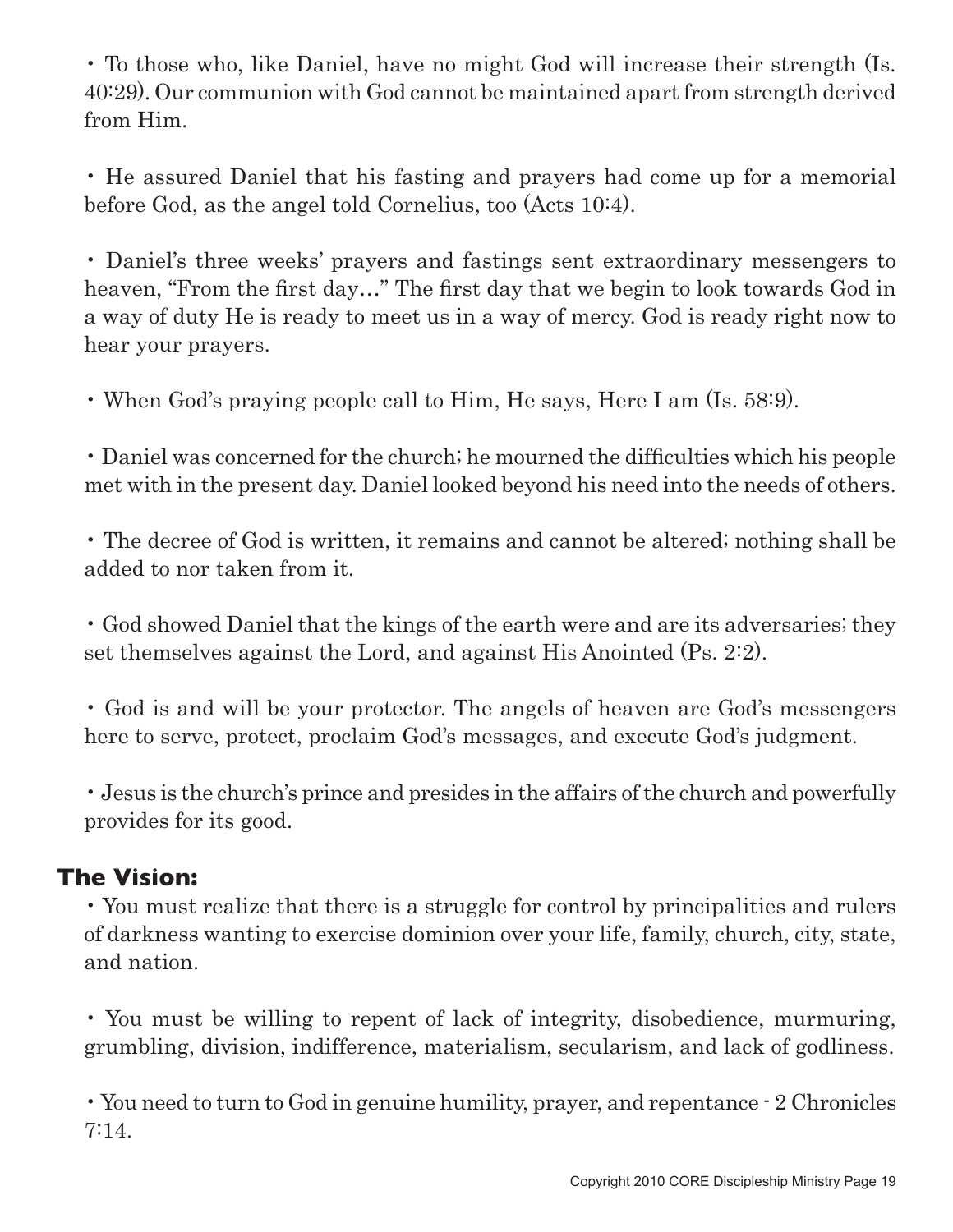• Critical times in the Bible often resulted in deliberate, sustained times of prayer and fasting.

• Your present situation demands extraordinary action.

#### **Personal and Church Implementation:**

• Ask others to join you as you launch your 21 Days To Breakthrough.

• Ask Christian ministry leaders to join you as you launch your 21 Days To Breakthrough.

• Launch the 21 Days To Breakthrough as directed and guided by the Holy Spirit.

#### **Ideas**:

- Fasting, partial fasting and praying the entire 21 days or for part of the 21 days.
- Having special prayer times (early morning or late evenings).
- Having an around-the-clock prayer chain for the entire 21 days.
- Scheduling a special prayer retreat of several days.

• Turning to God in deep repentance and total dependence needs to be a life-style that continues after the 21 Days To Breakthrough.

Ask God what to do and how to do it - think big, keep it simple, expect a breakthrough.

#### **21-Days To Breakthrough:**

1. Cast The Vision:

"Where there is no vision, the people perish" (Proverbs 29:18)

- 2. Teach, Preach, and Communicate The Vision: "Write the vision, and make it plain upon tables, that he may run that readeth it." (Hab. 2:2)
- 3. Trust God To Build His House:

"And, behold, I purpose to build an house unto the name of the LORD my God, as the LORD spake unto David my father, saying, Thy son, whom I will set upon thy throne in thy room, he shall build an house unto my name." (1 Kings 5:5)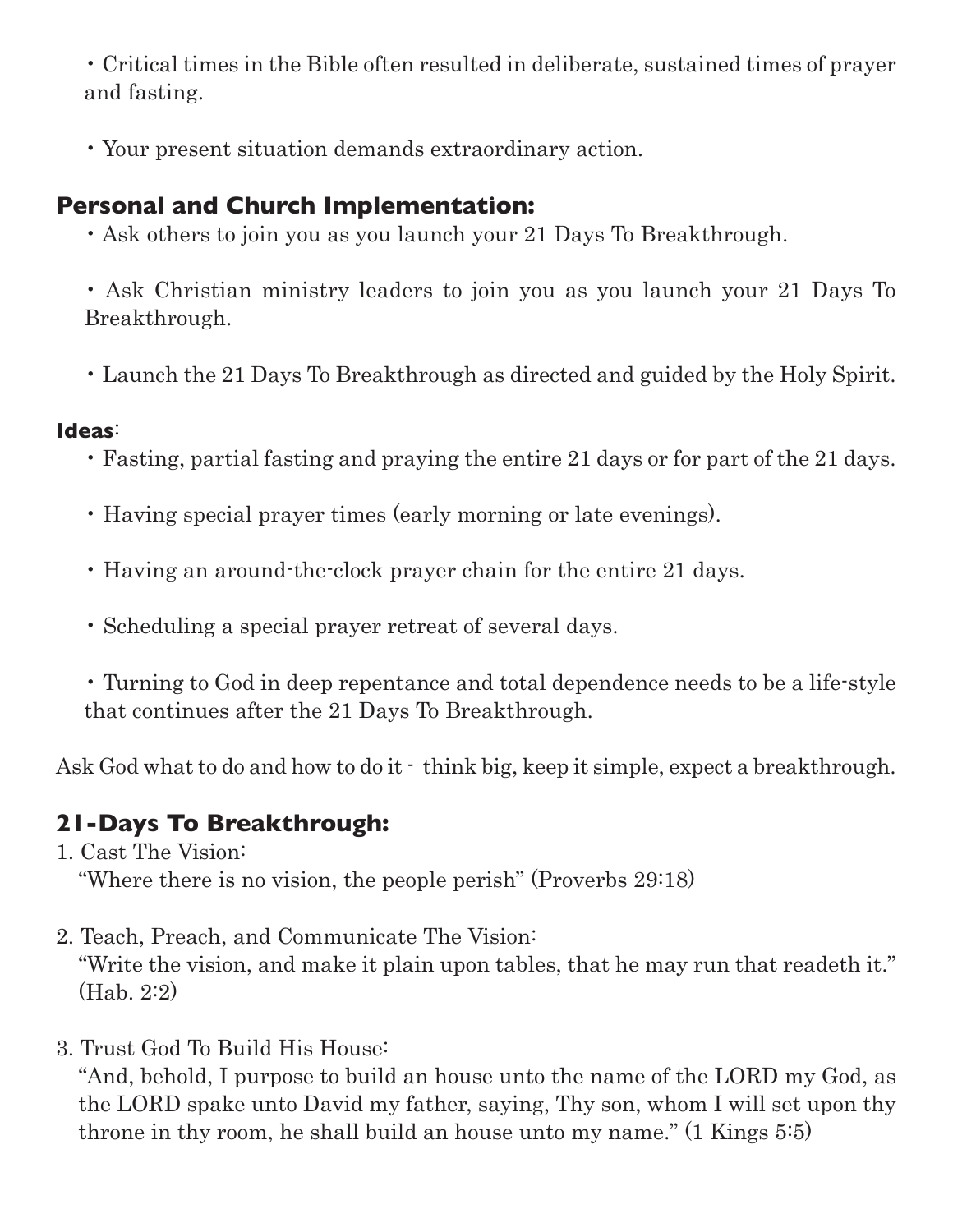4. Each Will Receive A Reward:

"The man who plants and the man who waters have one purpose, and each will be rewarded according to his own labor." (1 Corinthians 3:8)

5. Be United In Spirit and Purpose:

"then make my joy complete by being like-minded, having the same love, being one in spirit and purpose." (Philippians 2:2)

- 6. Resistance Is To Be Expected: "But the prince of the Persian kingdom resisted me twenty-one days." (Daniel 10:13)
- 7. God is a God of Breakthrough:

"So David went to Baal Perazim, and there he defeated them. He said, "As waters break out, the LORD has broken out against my enemies before me." So that place was called Baal Perazim." (2 Sam. 5:20)

As noted, research says that it takes 21 days to make or break a habit. Follow these simple prayers as guidelines for the next three weeks and discover your breakthrough!

#### **Day 1:**

Lord, thank You for taking my old way of life and putting it behind me. Today, renew my mind as I commit myself once again to this truth so that I am not driven by desire and impulse but by Your Holy Spirit.

"and to put on the new self, created to be like God in true righteousness and holiness." (Eph. 4:24)

#### **Day 2:**

Lord, today I choose to speak the truth in love to all those You bring into my life knowing that lying destroys trust and causes division and disunity. Cleanse my heart and my lips so that all that I think and speak is edifying and encouraging.

"Therefore each of you must put off falsehood and speak truthfully to his neighbor, for we are all members of one body." (Eph. 4:25)

#### **Day 3:**

Father, I know that every circumstance today is divinely ordered. Help me to rest in the knowledge that the work I do is important so that I may be a blessing to others.

"He who has been stealing must steal no longer, but must work, doing something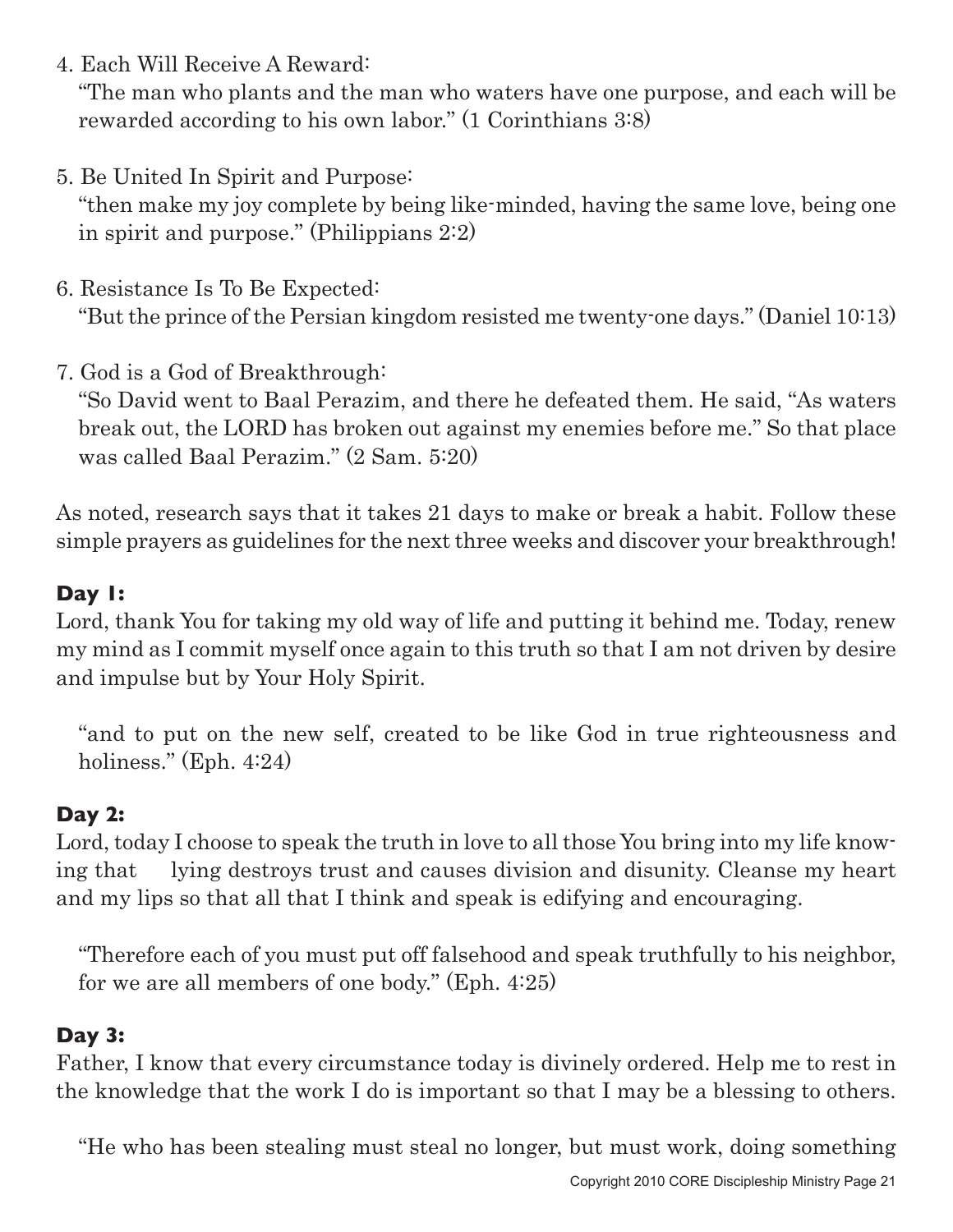useful with his own hands, that he may have something to share with those in need." (Eph. 4:28)

#### **Day 4:**

Lord, I realize that I grieve Your Holy Spirit when I allow unwholesome words, bitterness, slander, gossip and the like in my life. Please forgive me and I choose right now to be forgiving and accepting of others just as You have forgiven and accepted me.

"Do not let any unwholesome talk come out of your mouths, but only what is helpful for building others up according to their needs, that it may benefit those who listen." (Eph. 4:29)

#### **Day 5:**

Lord, thank You for giving Your Holy Spirit as the seal that I belong to You. I ask You to empower me moment-by-moment and that I may be Spirit-controlled in all that I do and say.

"And do not grieve the Holy Spirit of God, with whom you were sealed for the day of redemption." (Eph. 4:30)

#### **Day 6:**

Lord, take the pain, hurt, anger, bitterness and the like from me and give me a heart of love towards every person in my life. Allow me to see through Your eyes and embrace others as You embrace them.

"Get rid of all bitterness, rage and anger, brawling and slander, along with every form of malice." (Eph. 4:31)

#### **Day 7:**

Lord, because of Your great mercy, please forgive me of my debts as I forgive my debtors. Help me to become just like Jesus.

"Be kind and compassionate to one another, forgiving each other, just as in Christ God forgave you." (Eph. 4:32)

#### **Day 8:**

Lord, I want to imitate Christ. His great love for me led Him to sacrifice Himself so that I might live. Give me the same love for others - a love that goes beyond affection to self-sacrificing service. Help me to avoid and reject any impure or immoral act or behavior.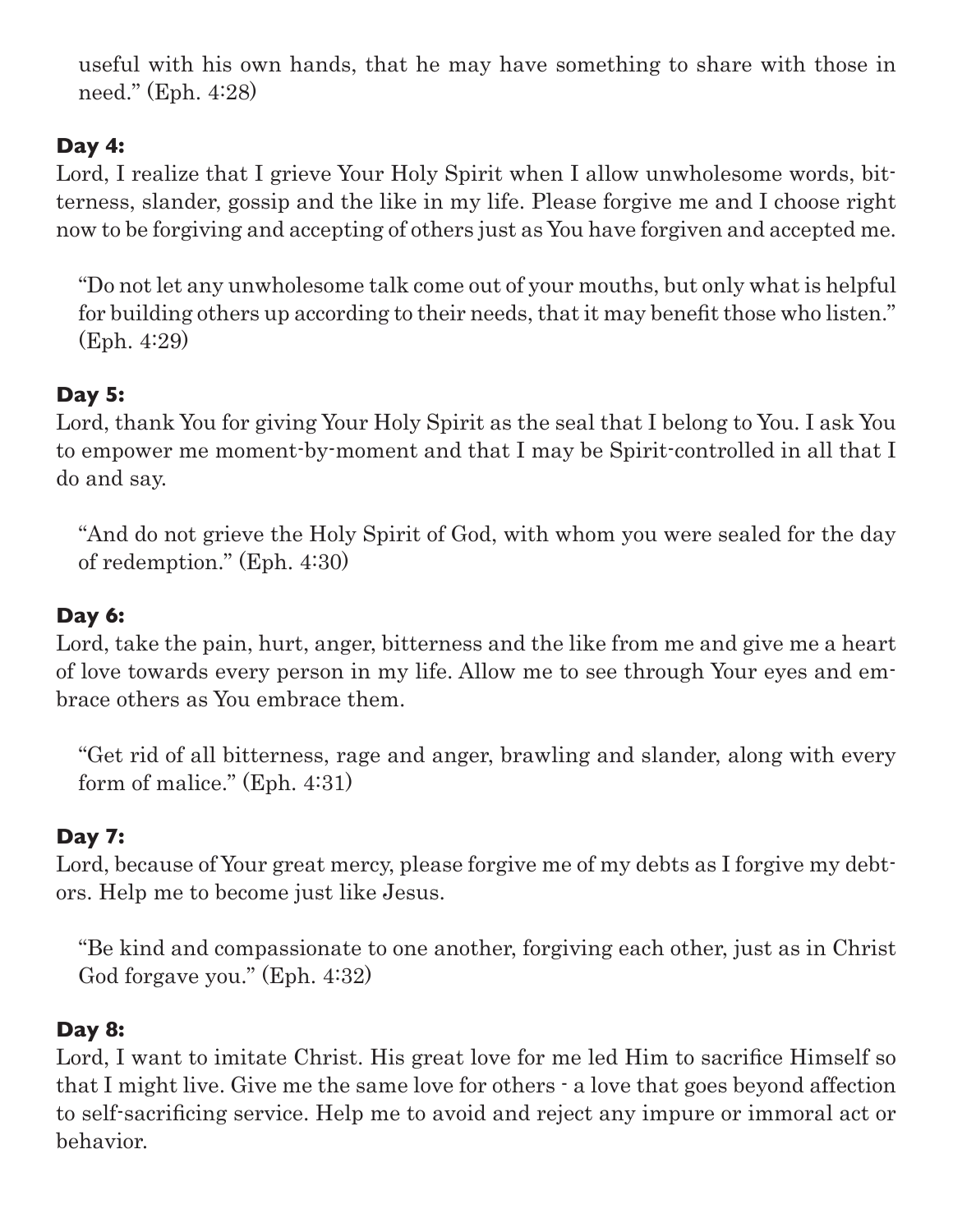"But among you there must not be even a hint of sexual immorality, or of any kind of impurity, or of greed, because these are improper for God's holy people." (Eph. 5:3)

#### **Day 9:**

Lord, I know that obscenity, coarse joking and foolish talking should have no place in my life or conversation. Please fill me with your gracious presence and let only praise come forth from my heart and life.

"Nor should there be obscenity, foolish talk or coarse joking, which are out of place, but rather thanksgiving." (Eph. 5:4)

#### **Day 10:**

Lord, I know that I can be deceived and that I am deceived in some area of my life. Give me a spirit of discernment so that I am not deceived, but someone who rightly discerns good from evil.

"Let no one deceive you with empty words, for because of such things God's wrath comes on those who are disobedient." (Eph. 5:6)

#### **Day 11:**

Lord, I do not want to be partnered with participating with those who are deceivers. Make my life holy, pure, and set apart for Your glory.

"Therefore do not be partners with them." (Eph. 5:7)

#### **Day 12:**

Lord, I do not want to have anything to do with those who practice a darkened lifestyle. Please keep my life holy before You.

"Have nothing to do with the fruitless deeds of darkness, but rather expose them." (Eph. 5:11)

#### **Day 13:**

Lord, the days are evil and evil is all around me. Give me a sense of urgency and keep my standards high and to act wisely and to do good whenever and wherever I can.

"making the most of every opportunity, because the days are evil." (Eph. 5:16)

#### **Day 14:**

Lord, help me to know Your will and to have the courage and boldness to be about Your will in my life.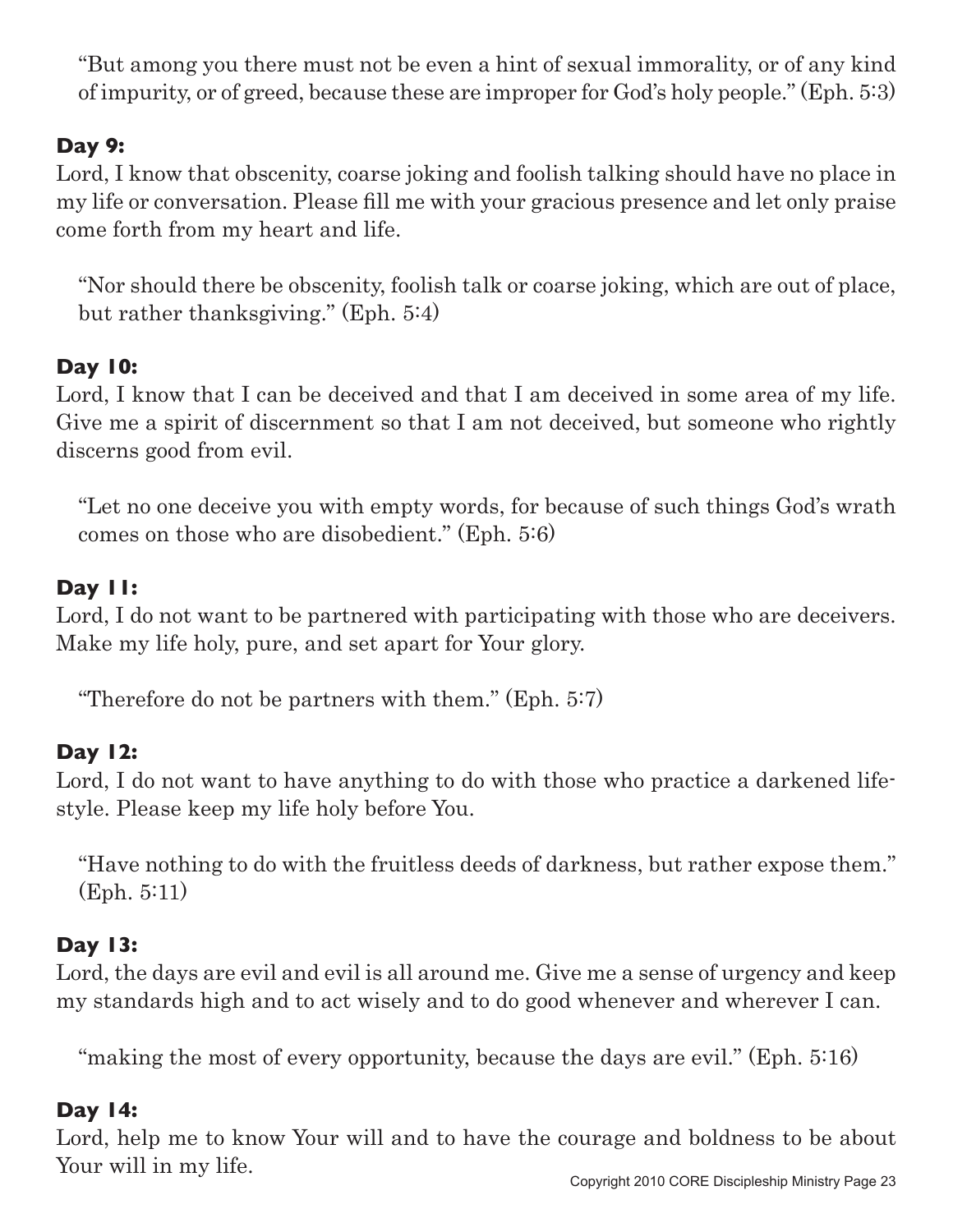"Therefore do not be foolish, but understand what the Lord's will is." (Eph. 5:17)

#### **Day 15:**

Lord, fill me with Your Holy Spirit. Right now I submit myself to His leading and moment-by-moment to draw constantly on His power.

"Do not get drunk on wine, which leads to debauchery. Instead, be filled with the Spirit." (Eph. 5:18)

#### **Day 16:**

Lord, give me a worshipful heart so that I can speak to others of Your greatness and to praise You in the Spirit.

"Speak to one another with psalms, hymns and spiritual songs. Sing and make music in your heart to the Lord" (Eph. 5:19)

#### **Day 17:**

Lord, please give me a heart of thanksgiving so that I can give You thanks in everything. I know that in all things You are working for my good. I thank You for the strength You are building in me through the difficult experiences of my life.

"always giving thanks to God the Father for everything, in the name of our Lord Jesus Christ." (Eph. 5:20)

#### **Day 18:**

Lord, I surrender to Your Lordship over my life and willingly obey Your command to submit to others so that all my relationships are divinely ordered.

"Submit to one another out of reverence for Christ." (Eph. 5:21)

#### **Day 19:**

Lord, thank You for the opportunity to serve others as if I am serving You. Please change my heart so that I serve others just as I would serve You.

"Serve wholeheartedly, as if you were serving the Lord, not men" (Eph. 6:7)

#### **Day 20:**

I realize that I am engaged in an active battle right now and that all spiritual warfare is waged only on the victorious basis of the Cross and Christ's blood. Please give me the supernatural power to defeat Satan through Your Holy Spirit. I proclaim that Lord Jesus will build His church, and the gates of Hades will not overcome it!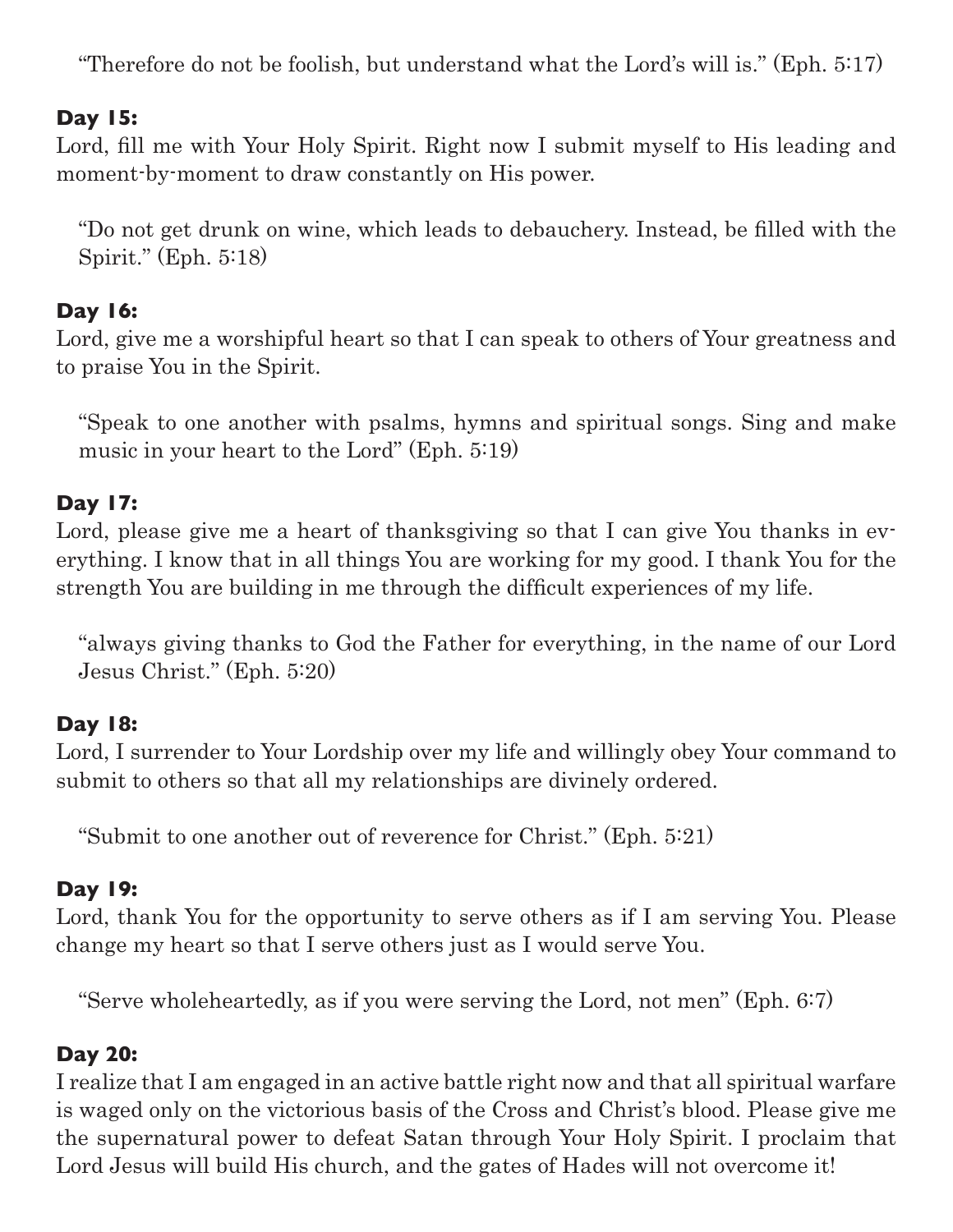"Put on the full armor of God so that you can take your stand against the devil's schemes." (Eph. 6:11)

#### **Day 21:**

Lord, teach me how to pray on all occasions throughout the day. Order my life around Your desires and teachings so that my very life becomes a prayer.

"And pray in the Spirit on all occasions with all kinds of prayers and requests. With this in mind, be alert and always keep on praying for all the saints." (Eph. 6:18)

My prayer for you is that you truly enjoy your life in Christ as you realize that you have joined Him in His death and resurrection. Your evil desires, your bondage to sin, and your love of sin died with Him. Now, joining Him in His resurrection life, you can experience unbroken fellowship with God and freedom from sin. Your debt for sin has been paid in full. Your sins are swept away and forgotten by God. You can walk blamelessly before God and man.

May God grant that we become His disciples by His grace,

Doug & Suzie Morrell CORE Discipleship Ministry CoreDiscipleship.com